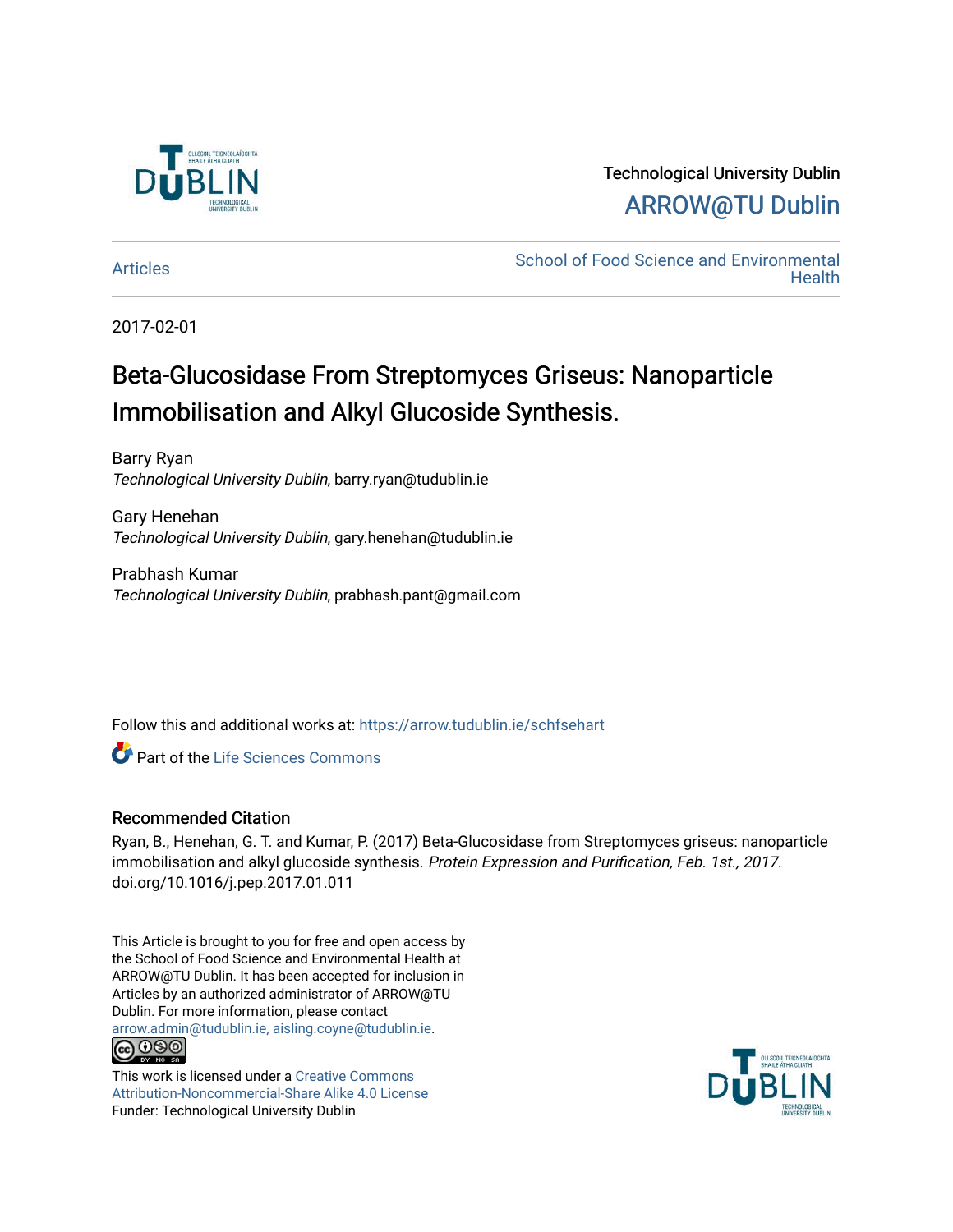## **β-Glucosidase from** *Streptomyces griseus***: nanoparticle**

# **immobilisation and alkyl glucoside synthesis.**

## **Kumar P, Ryan B, and Henehan GTM1**

- School of Food Science and Environmental Health, College of Science and Health,
- Dublin Institute of Technology, Dublin 1, Ireland.
- 
- 
- 
- 
- 
- 
- 
- 
- 
- 
- 
- 

 $\frac{1}{1}$ \*Corresponding author gary.henehan@dit.ie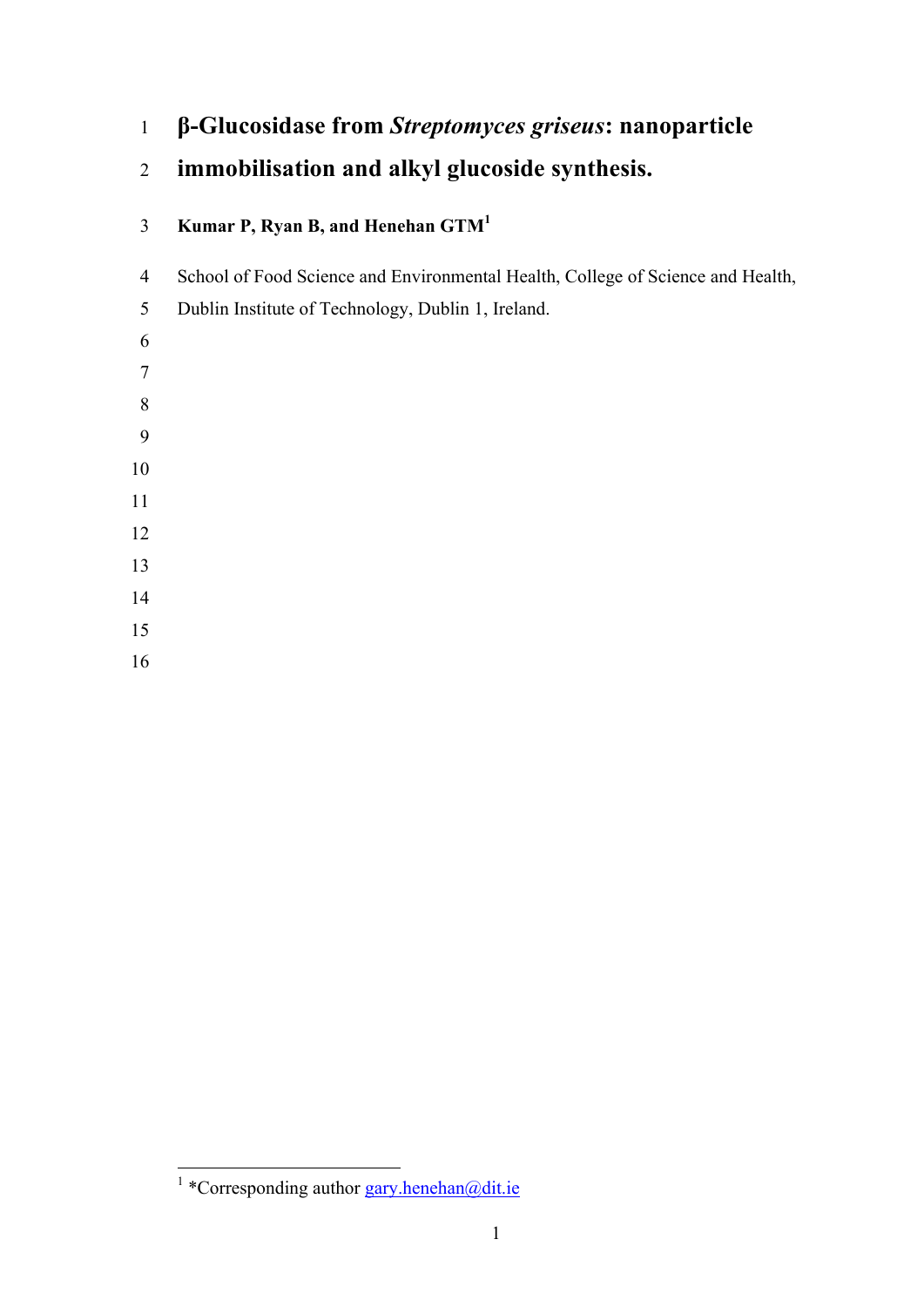#### **ABSTRACT**

 A novel β-glucosidase from *Streptomyces griseus* was cloned and overexpressed in *E. coli.* The purified β-glucosidase (44 kDa) had a K<sub>m</sub> of 8.6 $\pm$ 0.5 mM and a V<sub>max</sub> of 20 217±5.0 μmoles<sup>-1</sup>min<sup>-1</sup>mg at 37 °C, pH 7.2 with *p*-nitrophenyl-β-D glucopyranoside as substrate. The enzyme was characterised in terms of pH optimum (pH 6.9), temperature optimum (69 °C) and the influence of solvents and effectors. Purified *S. griseus* β-glucosidase was successfully immobilised, by simple absorption, onto zinc oxide (ZnO) nanoparticles without covalent modification. It remained tightly bound even after extensive washing and could be reused up to ten times without significant loss of activity. The immobilised enzyme had a higher optimum temperature and greater thermostability than the free enzyme. In immobilised form the enzyme readily catalysed the synthesis of alkyl glucosides. 

- 
- 

*Keywords:* β-glucosidase, *Streptomyces griseus,* nanoparticle, alkyl glucoside,

- immobilisation
-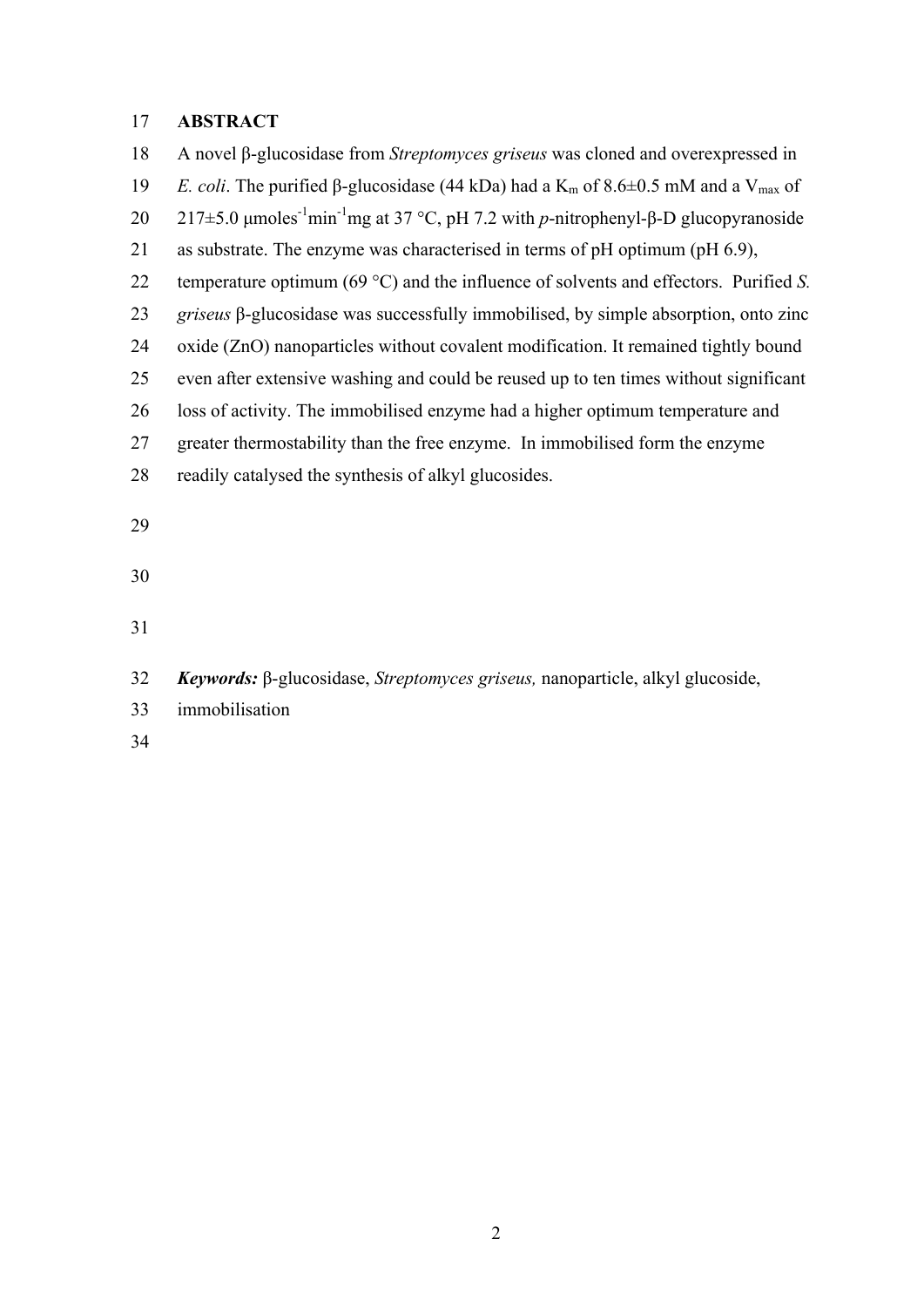- **List of abbreviations:** ORF, Open Reading Frame; GST, Glutathione S Transferase;
- NCBI, National Centre for Biotechnology Information; GYM, Glucose Yeast Malt
- medium; *bglsG*, β-glucosidase from *Streptomyces griseus;* pNGP, para nitrophenyl-
- β-D glucopyranoside.
-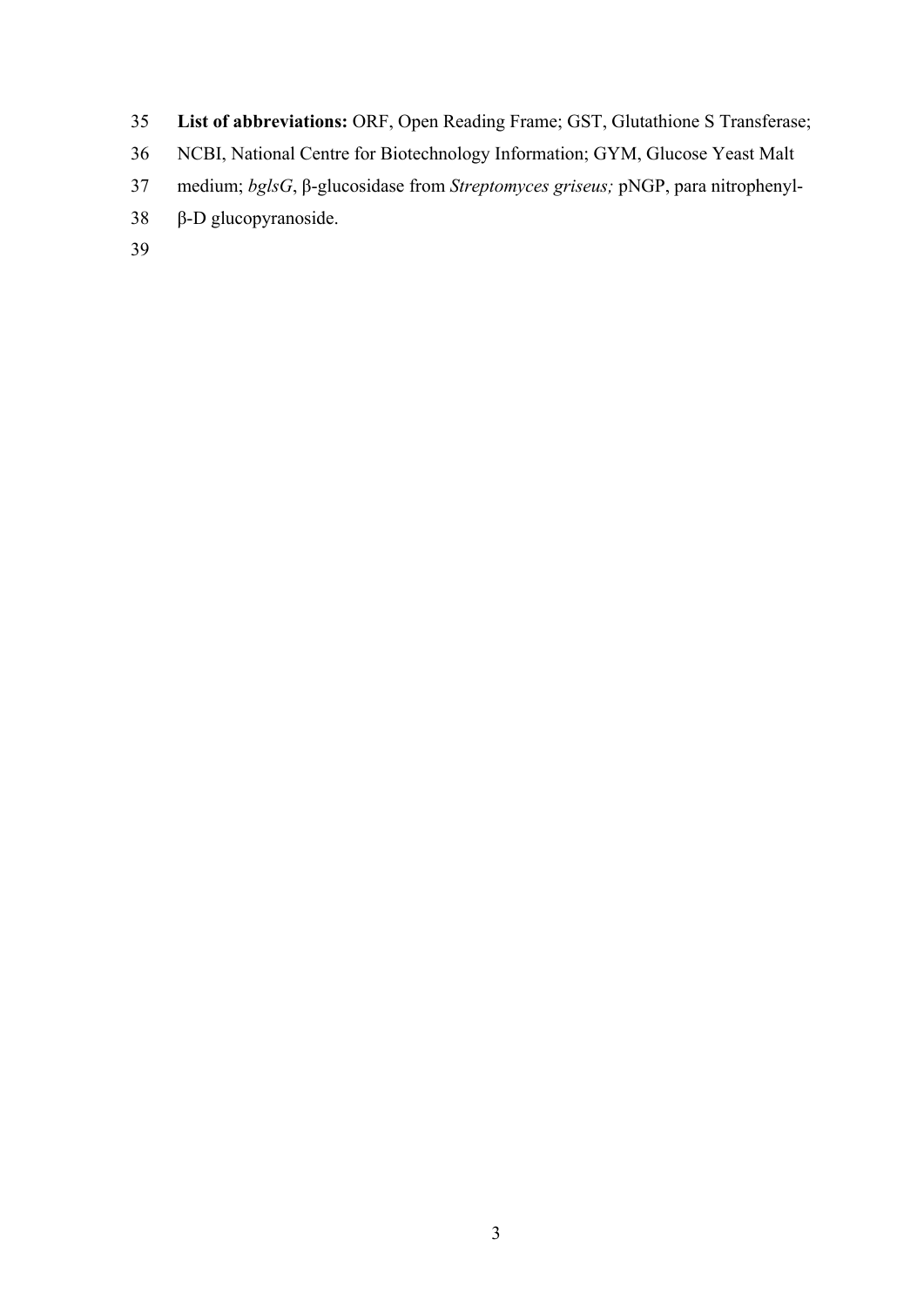#### **Introduction**

 β-glucosidases (*bglsG*, EC 3.2.1.21) are hydrolytic enzymes that cleave β-glycosidic bonds of carbohydrates [1], [2]. They act on a broad range of β-glycosides and play important biological roles in both eukaryotic and prokaryotic organisms. They play a particularly key role in the degradation of celluloses [3]. β-glucosidases have been studied from many different living organisms such as marine invertebrates, bacteria, fungi, plants, and mammals [4]. Commercially, they are used in the food and pharmaceutical industries, chemicals production, textiles and in the biotechnology sector. Indeed, β-glucosidases are amongst the most widely used enzymes for biotechnological applications [5],[6]. Chemical synthesis using β-glucosidases as a biocatalyst is a significant area of research interest. Such chemical transformations may involve transglycosylation or reverse hydrolysis reaction pathways. Reverse hydrolysis involves the direct esterification of a glycosyl donor and an acceptor. Thus, β-glucosidases have been used to synthesise alkyl, flavanoid, stilbenoid and vitamin glycosides among others (see [7] for review). Such transformations are examples of green chemistry that minimize the use of organic solvents. In many cases β-glucosidases for use in industrial processes are immobilised on a solid support. Immobilisation of an enzyme catalyst allows for its separation from reactants, reusability, and often increases its thermostability [8]. β-glucosidases have been immobilized on different supports, such as alginate [9], silica gel [10], magnetic chitosan microspheres [11], Eupergit C [12], magnetic nanoparticles [13] and, most recently, silicone polymeric thin films [14]. A significant drawback with immobilisation is that it often requires covalent attachment of the enzyme to a support using crosslinking agents such as glutaraldehyde or carbodiimide. The process of immobilization is time consuming, expensive and may lead to loss of enzyme activity (see [15]). 

 In this study, a putative nucleotide sequence of a β-glucosidase was selected from the *Streptomyces griseus* subsp. *griseus* genome database. Several β-glucosidase Open Reading Frames ranging from 406 to 768 amino acids were identified in the genome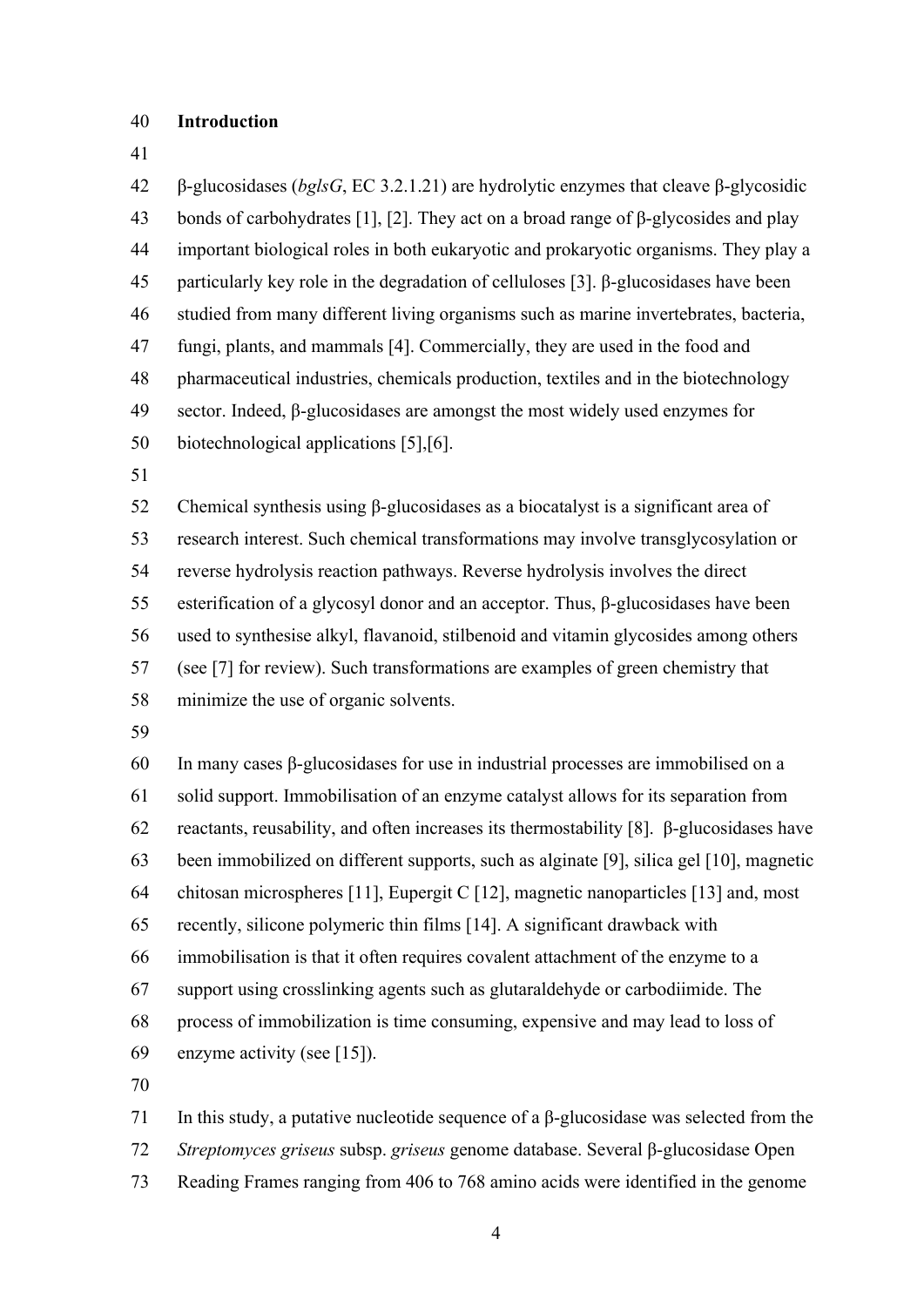- of *Streptomyces griseus subsp. griseus* using the NCBI genomic database. The smallest ORF having a size of 406 amino acids was selected since it was thought that a smaller protein might be more compact in structure and therefore more solvent and temperature tolerant. Overexpression of this β-glucosidase was carried out under the inducible control of a *tac* promoter based *Glutathione-S-Transferase* (GST) fusion protein expression system to avoid the formation of inclusion bodies. A simple method to immobilise this enzyme on zinc nanoparticles was developed and the application of this enzyme in the synthesis of alkyl glucosides was demonstrated.
-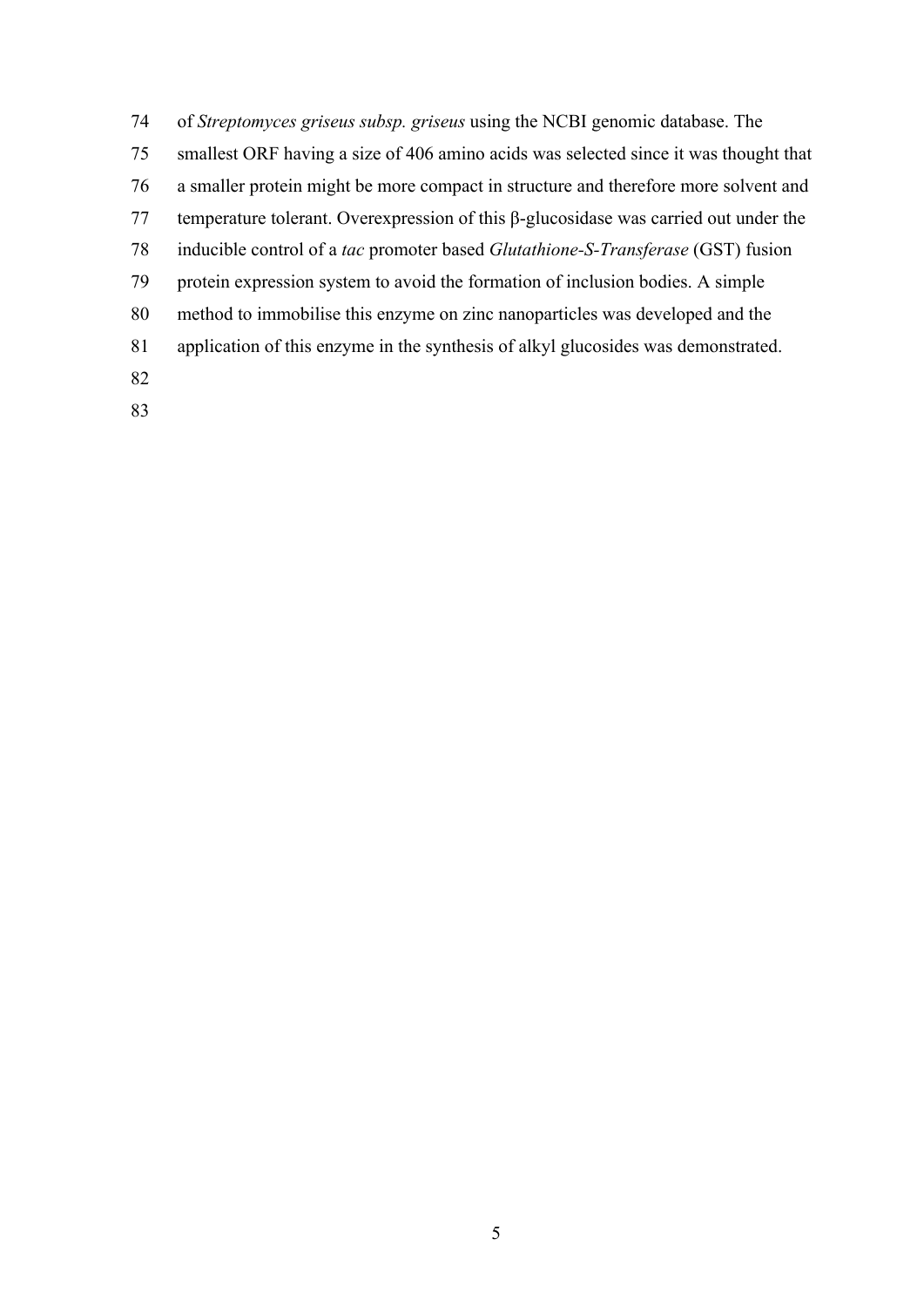#### **Materials and Methods**

#### **Materials**:

- Wizard Genomic DNA Purification Kit (Cat. No. A1125), Pure Yield™ Plasmid Midi Prep System (Cat. No. A9281), Gel extraction kit, 6x DNA loading buffer, T4 DNA ligase, and GoTaq® DNA polymerase were obtained from Promega, MSC, Dublin, Ireland. Gene specific primers were obtained from Eurofins MWG Operon. Restriction endonucleases and their corresponding buffers were obtained from New England Biolabs (NEB, UK). Glutathione Sepharose 4B resin and PreScission protease were obtained from VWR International Ltd. Blanchardstown, Dublin, Ireland. All chemicals were obtained from Sigma-Aldrich, Ireland. **Bacterial strains, culture media, and growth conditions:**  *Streptomyces griseus* subsp. *griseus* was inoculated from stock culture into GYM *Streptomyces* medium and incubated for three days at 220rpm and 37°C. Luria- Bertani media was used for the maintenance of *E. coli* strains at 37°C. *Escherichia coli* strains; JM109 (Promega) and BL21 (DE3) cells were used for cloning and protein expression respectively. Phenotypically, protease-plus *E. coli* (JM109) was used for maintenance of the vector pGEX-4T1 and *S. griseus* β-glucosidase (*pGST- bglsG*) clones. **Amplification of β-glucosidase gene:**  Amplification of the β-glucosidase (Gene ID: 6212454) from *S. griseus* genomic DNA was performed in a G-Storm GS1 Thermal Cycler (GRI, Promega). Forward, (*bglsG*\_for\_*Nco*I) 5'CATGCCATGGGGACACACACCCCTGCTTGG3' and reverse (*bglsG*\_rev\_*Eco*RI) 5'CCGGAATTCTCAGGCTGCCGTGCGCGG3' primers containing *Nco*I and *Eco*RI restriction sites (underlined) respectively were used for the amplification of the β-glucosidase gene. PCR conditions were as follows: denaturation (94 °C for 1 minute), annealing (66 °C for 45 seconds), and 113 extension (72 °C for 1 minute) for 33 cycles with a final extension (72 °C for 5 114 minutes) and an indefinite hold at 4°C. Amplification was carried out with GoTaq® DNA polymerase. Ligation reactions were carried out using T4 DNA *Ligase* and the
- resulting recombinant DNA was used for transformation into JM109 *E. coli* cells.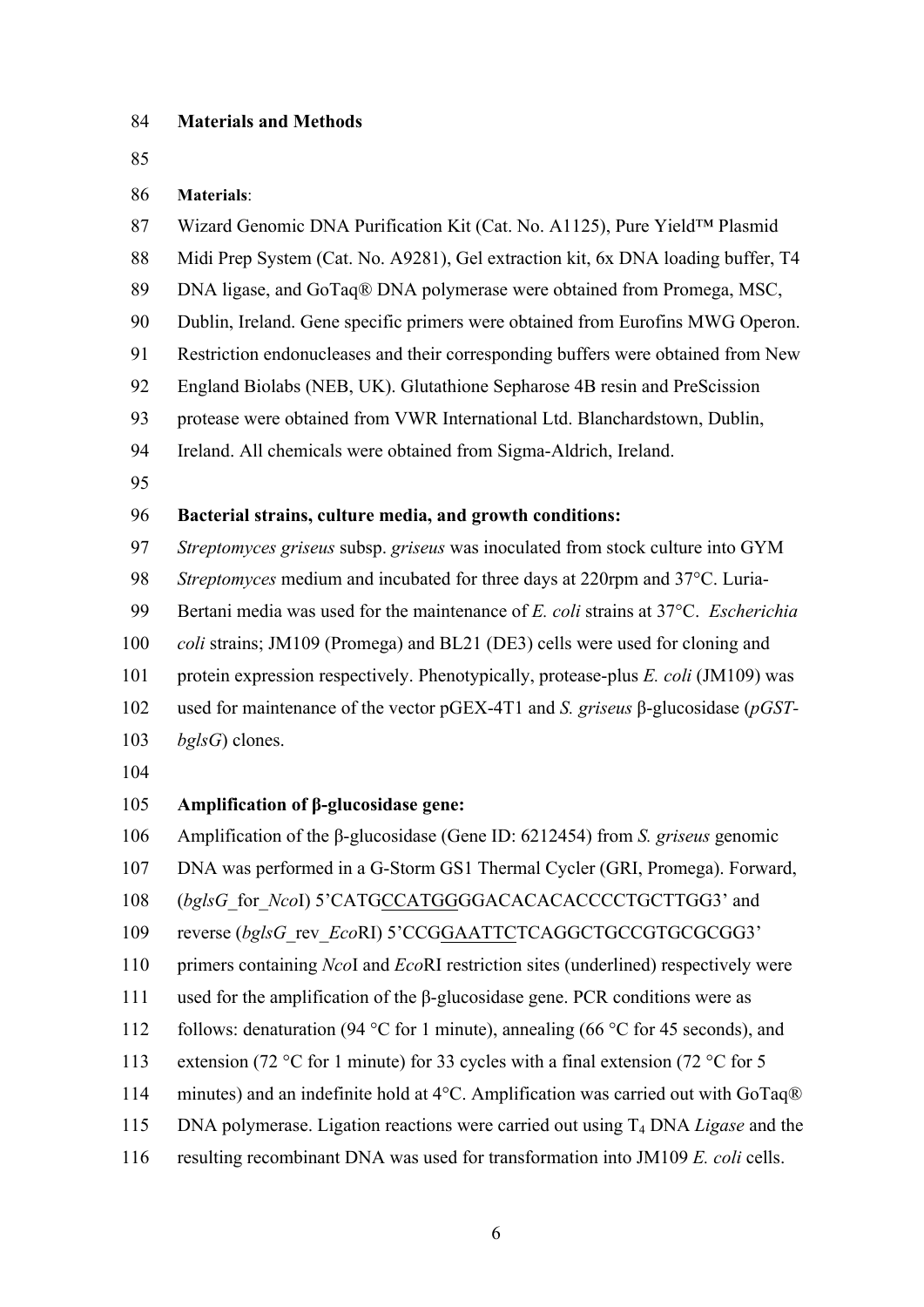- The β-glucosidase from *Streptomyces griseus* (*bglsG*) was cloned into a *Glutathione-*
- *S-Transferase* plasmid expression vector (pGEX-4T1).
- 

#### **Expression of** *S. griseus* **β-glucosidase:**

 *E. coli* transformants were incubated at 37 °C and 220 rpm until an optical density (OD<sub>600nm</sub>) of 0.4-0.6 was reached. IPTG was added to a final concentration of 0.3

- mM. The culture was further incubated at 30°C for 6 hours and then centrifuged at
- 5,000 x*g* for 10 minutes at 4°C to pellet cells. The pellet was washed in 10 mM
- Na2HPO4, 1.8 mM KH2PO4, 140 mM NaCl, 2.7 mM KCl, pH 7.3. The supernatant
- was discarded and the pellet was resuspended in 100 ml of cell lysis buffer (10 mM
- 127 Na<sub>2</sub>HPO<sub>4</sub> 1.8 mM KH<sub>2</sub>PO<sub>4</sub> 140 mM NaCl, 1% (v/v), Triton X-100, 1 mM DTT,
- 128 1mM PMSF, pH 7.3). 10 ml of lysozyme  $(10 \text{ mg ml}^{-1})$  was added to the resuspended
- cells. Cell lysis was achieved by three cycles of freeze (-196°C, liquid nitrogen) and
- thaw (at 30°C in a temperature controlled water bath). The lysed cells were
- centrifuged at 14,000x*g* for 60 minutes at 4°C. The supernatant containing
- recombinant protein was syringe filtered (pore size of 0.45 µm) and used for protein
- purification.
- 

### **Purification of** *S. griseus* **β-glucosidase:**

 Lysed and clarified bacterial supernatant was loaded onto a Glutathione Sepharose 4B resin column at a flow rate of 0.5 ml per minute to optimise binding. A specific *PreScission* protease was used for cleavage of fusion protein from the GST tag to yield a highly purified β-glucosidase. This protease cleaved the fusion protein at an rTEV Protease Cleavage Site. The column was washed with 20 ml of cleavage buffer to ensure all cleaved protein was eluted. The eluted enzyme was dialysed against 142 1.0L of 50 mM potassium phosphate buffer, pH 7.2 at 4°C for 36 hours with three changes and constant gentle mixing. Purified protein was concentrated using Centricon® 10 filters (5000×*g*, 20 minutes, 4°C) with 10 kDa Molecular Weight Cut–Off.

#### **Standard assay of β-glucosidase:**

β-glucosidase activity was determined spectrophotometrically at 37°C using the

- substrate *p*-nitrophenyl-β-D glucopyranoside (pNPG). Briefly, 20 µl of appropriately
- 150 diluted enzyme (typically 0.5  $\mu$ g  $\mu$ l<sup>-1</sup>), was mixed with 120  $\mu$ l of 50 mM potassium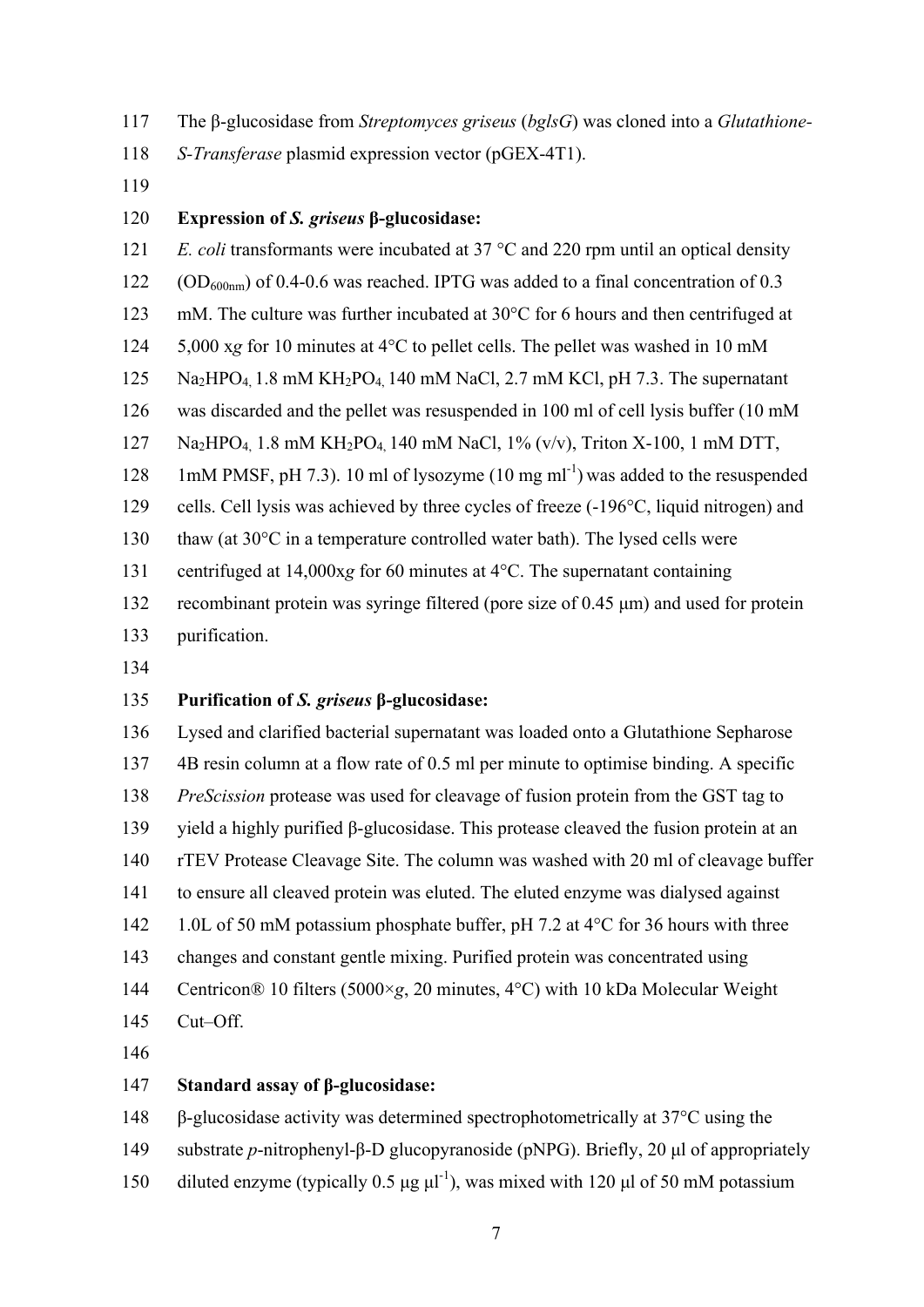phosphate buffer, pH 7.2. The assay was initiated with 30 µl of 7.0 mM pNPG (in 50

- mM potassium phosphate buffer, pH 7.2) After 20 min the reaction was stopped by
- 153 adding  $30\mu$  of 1M Na<sub>2</sub>CO<sub>3</sub> solution The mustard yellow colour, developed due to
- the liberation of *p*-nitrophenol, was monitored at 405nm in a microplate reader
- (BioTek PowerWave). For immobilised enzyme the reaction mixture was centrifuged
- to remove nanoparticles before measurement.
- 

### **Effect of pH and temperature on** *S. griseus* **β-glucosidases:**

- The pH optimum for *S. griseus* β-glucosidases activity was determined in three
- different buffers: pH 3.5-5.5: 50 mM sodium citrate, pH 6.0-8.0: 50 mM potassium
- phosphate and pH 8.5-9.0: 50 mM glycine. The temperature optimum for *S. griseus*
- β-glucosidase was obtained from measurements of activity (at the optimum pH of
- 6.9) in the temperature range from 20 °C to 100 °C. Thermostability was assessed
- by incubating an enzyme preparation (free or immobilised) at the appropriate
- temperature for 3 hours: samples were withdrawn at intervals of 20 minutes and
- tested using the standard assay. All assays were subject to three intra- and inter-
- experimental repeats.
- 

## **Influence of effectors on** *S. griseus* **β-glucosidase:**

- All effectors investigated were used at a final concentration of 1 mM. The final
- concentration of solvent used was 40% (v/v) in all cases. Inhibition of *S. griseus* β-
- glucosidase by glucose was carried out using different concentrations (ranging 0.056
- to 0.336 mM) of glucose.
- 
-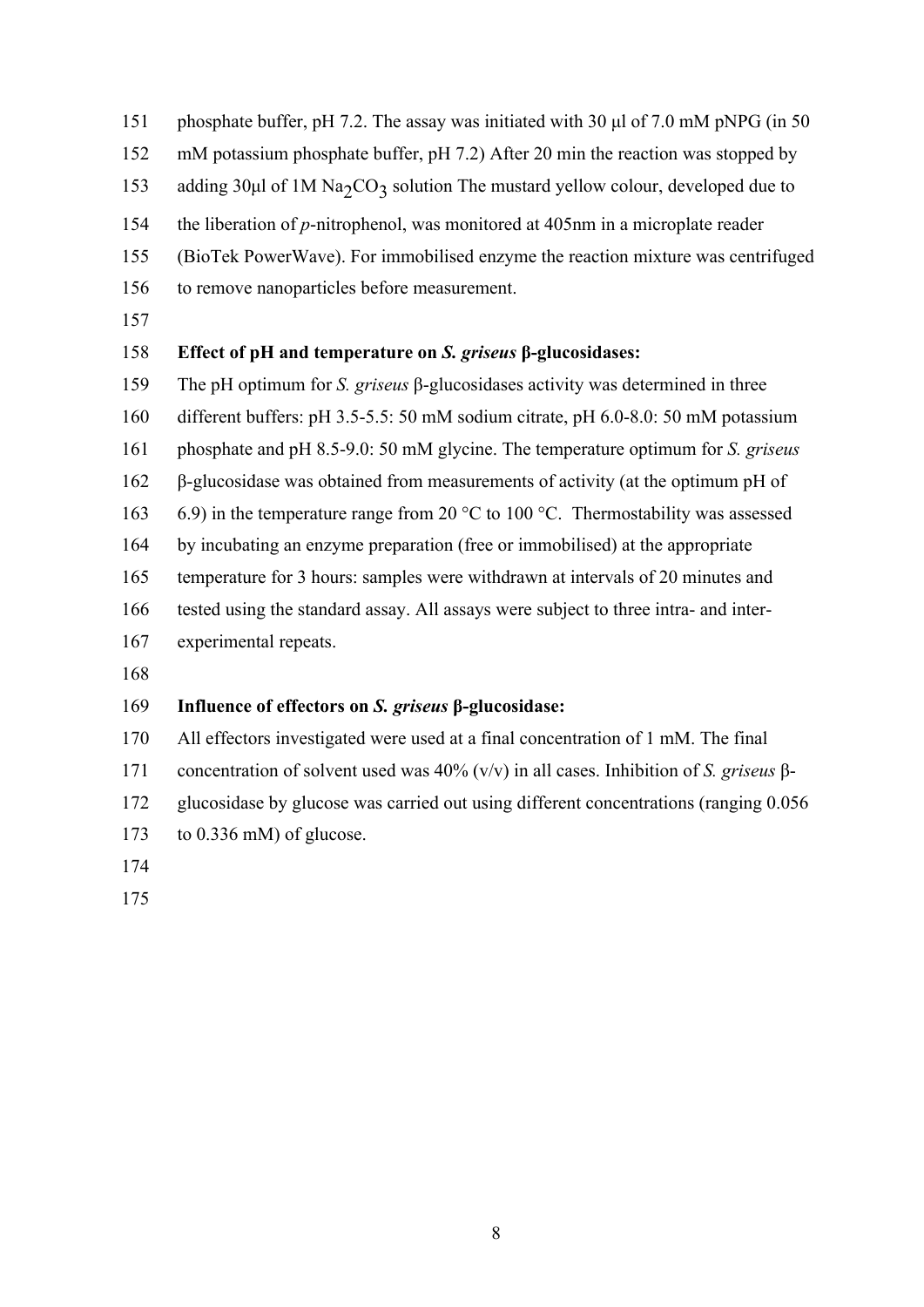#### **Kinetics constants for** *S. griseus* **β-glucosidase:**

 Kinetic parameters were calculated from an activity *versus* substrate concentration plot based on triplicate independent assay results by regression analysis using the software EnzFitter v2.o.18.0 (Biosoft, Cambridge, UK). Kinetic parameters were obtained using the substrate *p*-nitrophenyl-β-D glucopyranoside (pNPG) using a range of substrate concentrations from 4 to 30 mM. **Nanoparticle immobilisation:**  The immobilisation of β-glucosidases onto zinc oxide (ZnO) nanoparticles (NPs) was 185 carried out by incubating 1 ml of enzyme  $(50 \mu g \text{ ml}^{-1})$  with 1.0 ml of nanoparticles (1.0 mg/ml) with gentle mixing. The immobilisation was carried out for 90 minutes at 4°C. 

#### **Synthesis of glucosides:**

Synthesis of hexyl-β-D-glucoside was performed in a total reaction volume of 1 ml.

A 160 µl aliquot of a solution containing Glucose (10 mM) and β-glucosidase (0.1-

1.0 mg/ml) in 50 mM potassium phosphate buffer pH 6.9 was incubated with 50 µl

193 acetonitrile for 1 hour. An alcohol substrate (790 µl) was then added to initiate the

reverse hydrolysis reaction. The reaction was allowed to proceed at 60°C with

agitation on a shaking incubator (Innova, 200 rpm) for a further hour. A sample of

supernatant containing the solvent phase was withdrawn for TLC analysis.

#### **Thin Layer Chromatography (TLC) of glucosides:**

Enzymatically synthesised glucosides were separated on thin layer chromatography

(TLC) plates using silica gel 60 F254nm aluminium sheets (dimension: 20 X 20 cm).

201 Briefly, 2.0 µl of each reaction product was applied to a TLC plate by capillary

injection with a disposable micropipette. Spotted samples were fixed and activated at

203 110 °C for 30 minutes. Plates were developed in a mobile phase of 1-propanol/ethyl

204 acetate/water  $(6:2:2,v/v/v)$ . The plates were dried at room temperature for 5 minutes

and sprayed using an atomizer (TLC sprayer) containing 0.3% (w/v) N-(1-naphthyl)

206 ethylenediamine dihydrochloride and  $5\%$  (v/v)  $H_2SO_4$  in methanol. The plates were

oven dried at 110°C until coloured spots were observed.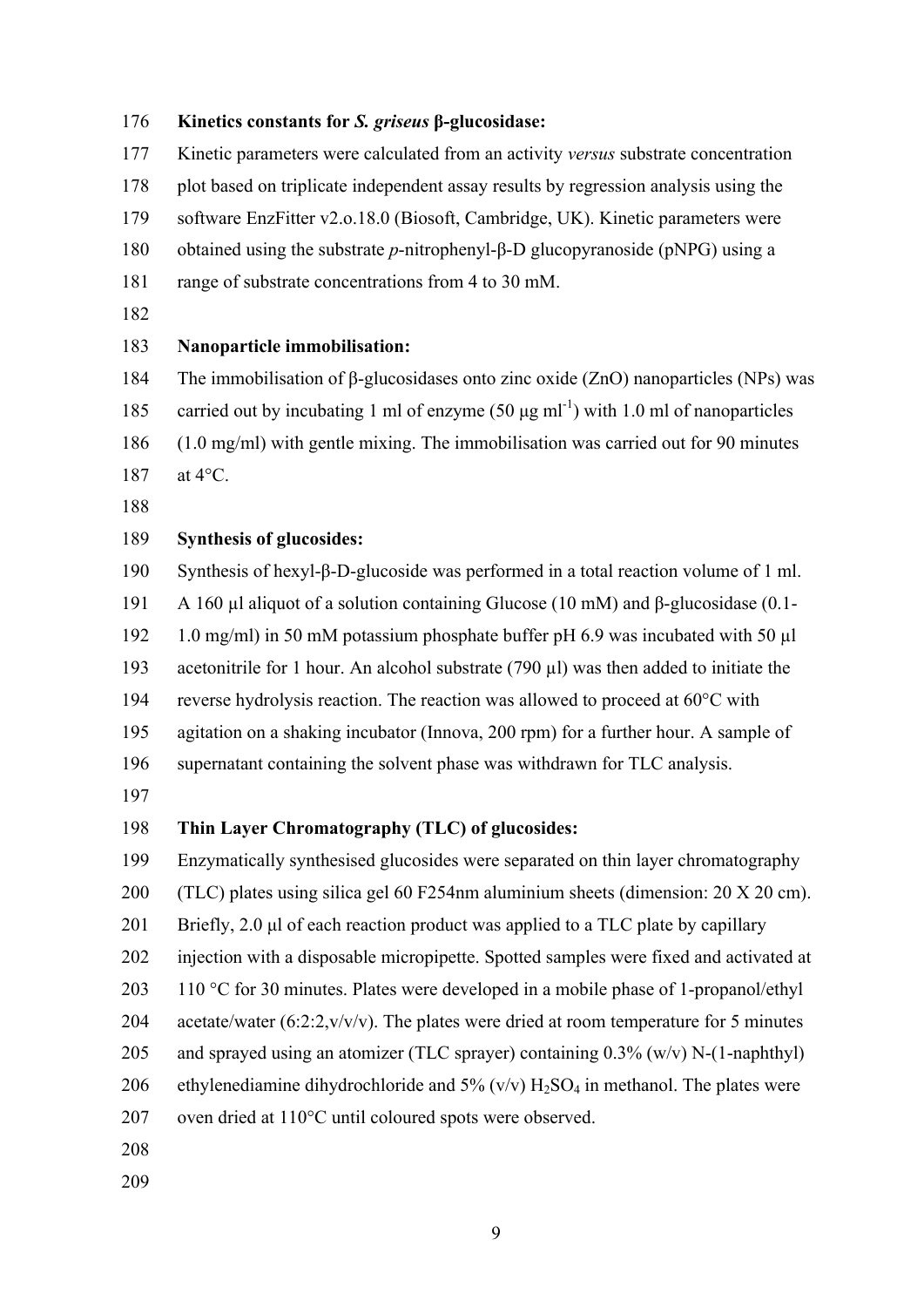## **Error Estimates**

- Unless indicated, replicate errors were within the area of the data points drawn on the
- graphs shown below.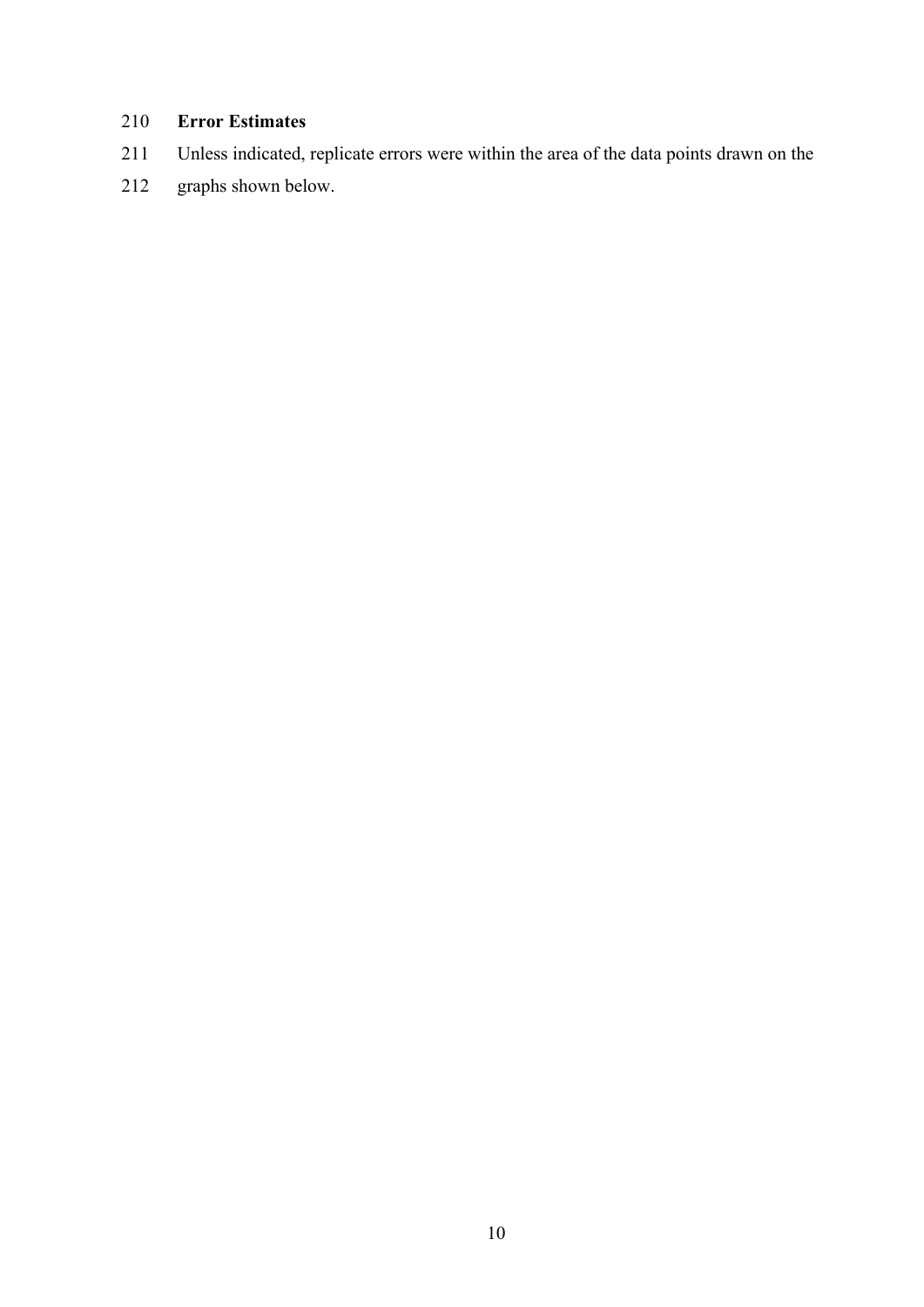#### **Results and Discussion**

#### **Expression and Purification of** *S. griseus* **β-glucosidase**

The molecular weight (44 kDa) of purified *S. griseus* β-glucosidase and its pI (4.87) were established using Expasy tools (http://web.expasy.org/protparam). A highly purified preparation of *S. griseus* β-glucosidase was readily prepared using the protocols described herein (Figure 1).



#### **Figure 1: SDS-PAGE of** *S. griseus* **β-glucosidase purification**. SDS gel

electrophoresis of purification stages for *S. griseus* β-glucosidase: Lane M is a broad

range protein markers (kDa), Lane 1: Non-induced cell lysate, Lane 2: IPTG induced

cell lysate, Lane 3: Glutathione Sepharose 4B column flow through, Lane 4: Column

washing: Lane 5: Eluted purified β-glucosidase.

This report is the first on the expression and purification of this novel enzyme.

Initially the expression proved problematic due to the formation of insoluble protein.

This problem was solved when the *Glutathione-S-Transferase* based expression

vector pGEX-4T1 was chosen for cloning and the enzyme was overexpressed as a

- fusion protein with GST. The GST tag was proteolytically removed before
- characterisation of the purified enzyme. The specific activity of purified protein
- 227 (217 $\pm$ 5.0 µmol/min/mg) was roughly 100 times higher than the crude extract (2.15
- 228  $\mu$ mol/min/mg) of β-glucosidase. A typical purification starting with 500 ml of
- culture yielded 3 to 4 mg of purified protein.
-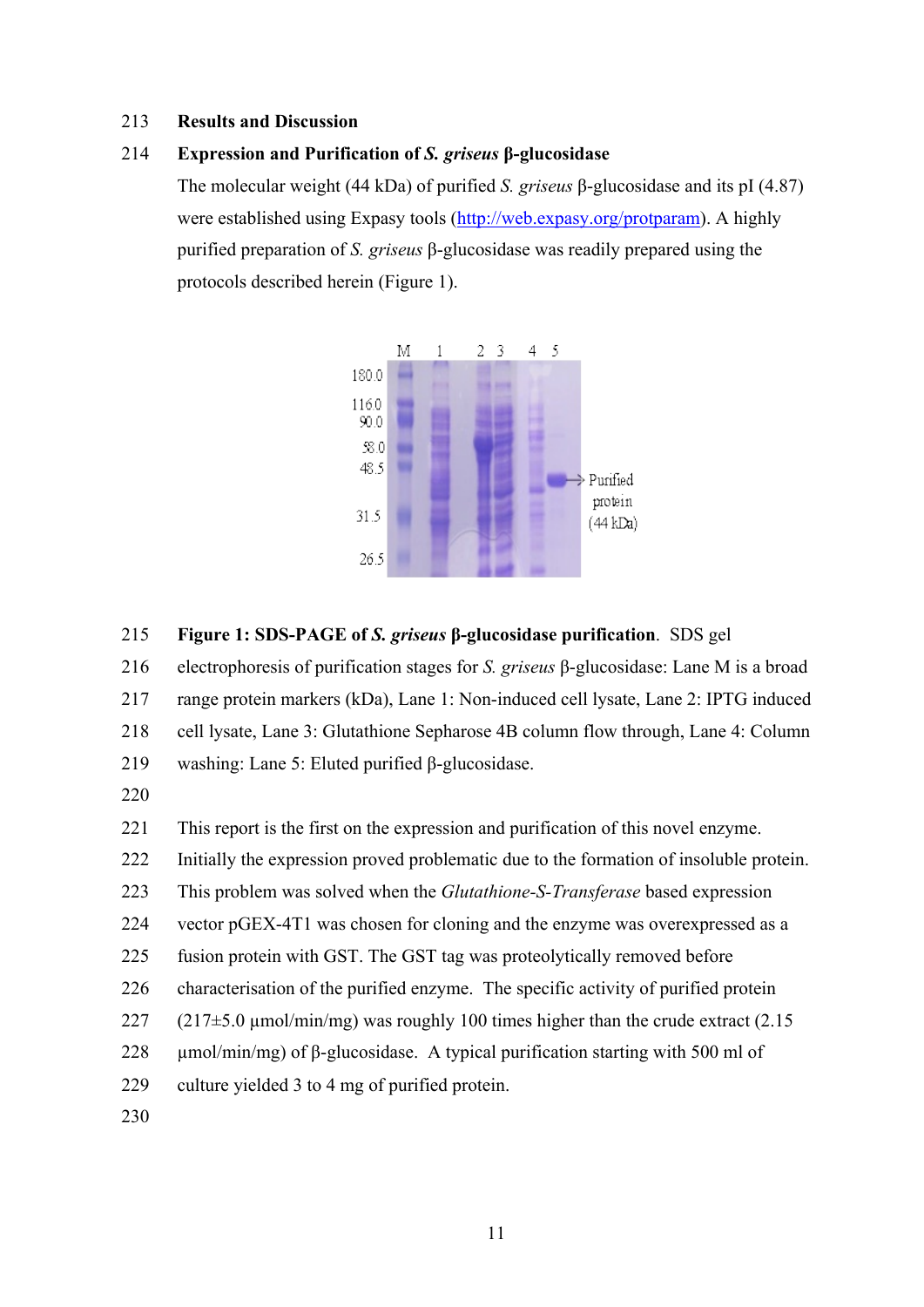# **Effect of pH and temperature on** *S. griseus* **β-glucosidase** The effect of pH and temperature on the activity of *S. griseus* β-glucosidase was examined (Figure 2. A,B). The commercially available β-glucosidase from sweet almond was used as a comparator for these studies since it is a well characterised enzyme widely used for a variety of biotechnological applications. *S. griseus* β-glucosidase had a pH optimum of 6.9 (Figure 2A), slightly higher than commercial almond β-glucosidase (pH 6.6) under the same assay conditions. β- glucosidases typically have pH optima in the region of 3 to 7 ([15]; [16]; [17]; [18]; [19]) and the *S. griseus* enzyme lies at the upper end of this range. Activity at higher pH values may be useful for specific industrial applications where processing is carried out under more alkaline conditions *e.g*. the paper pulp industry ([20]; [21]). 244 The effect of temperature on activity was examined in the range 20 °C to 100 °C. The optimum temperature of *S. griseus* β-glucosidase was estimated to be 69 °C. Under the same conditions the commercially available almond β-glucosidase showed a temperature optimum of 59 °C. The profile for *S. griseus* β-glucosidase immobilised on a nanoparticle support is also shown (Figure 2.B): immobilisation 249 increased the enzyme's optimum temperature to 75  $^{\circ}$ C. This probably reflects an increase in stability at elevated temperatures that is often seen with immobilised enzymes.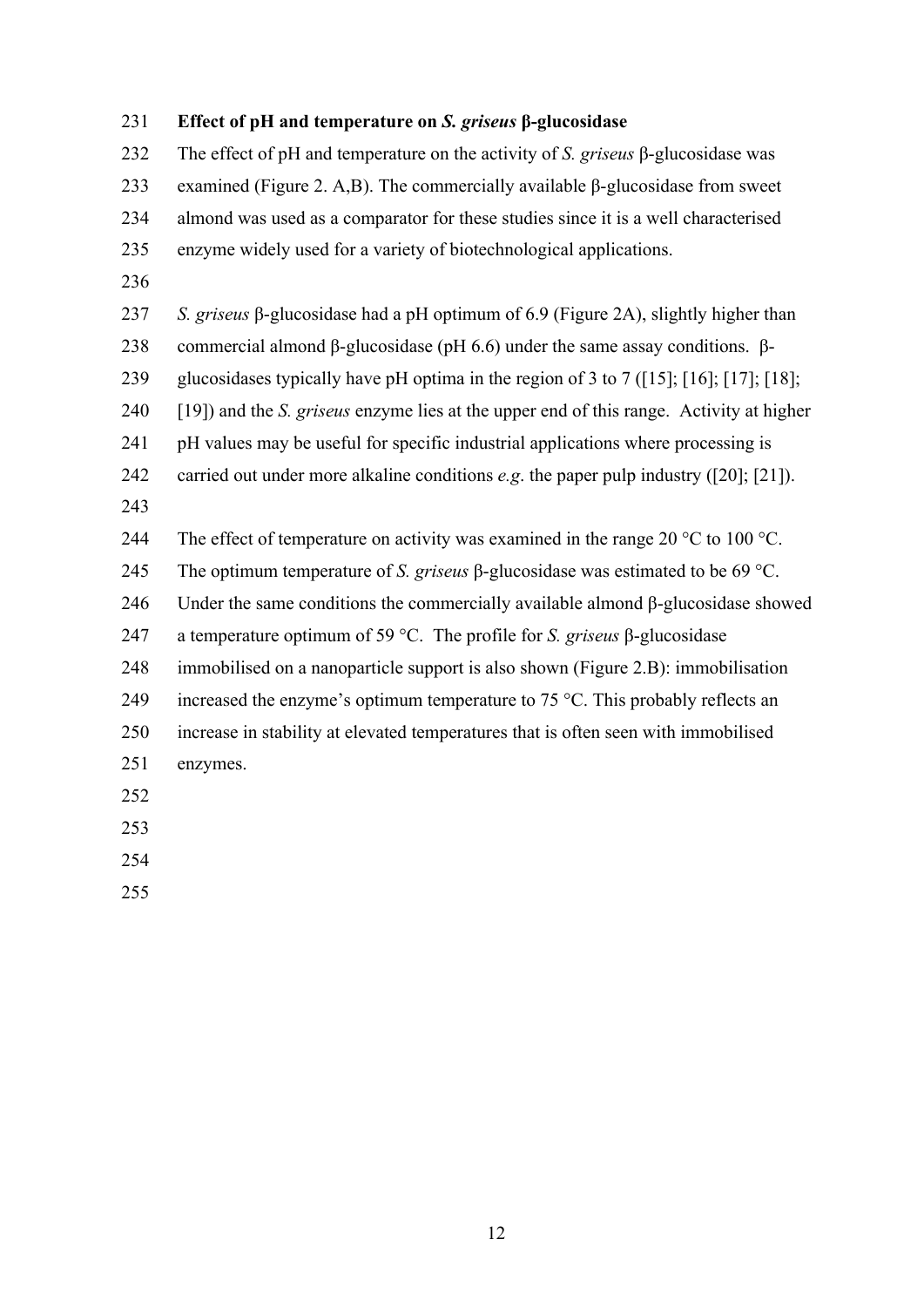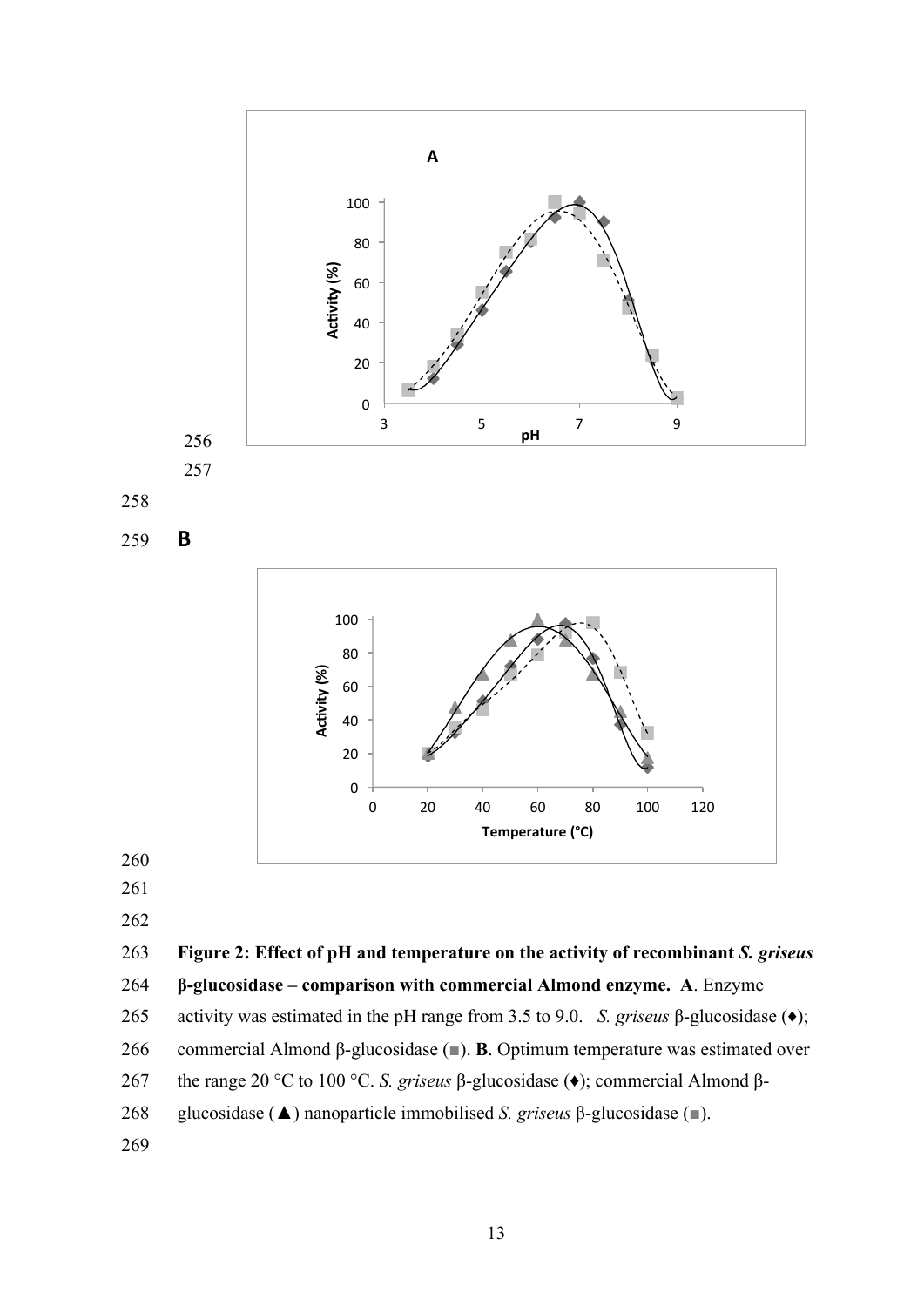A recent review of glucosidases and their industrial applications, [20], listed only one enzyme, the hyperthermostable glucosidase from *Thermus thermophilus* HJ6, with a pH optimum higher than 7.0 and a temperature optimum higher than 70 °C. The *T. thermophilis* enzyme had a pH optimum of 8.5 and a temperature optimum of 90 °C ([22]). *The S. griseus* enzyme, therefore, is close to the upper end of the range for most glucosidases examined to date in terms of both pH optimum and temperature optimum.

- Thermostability of the *S.griseus* enzyme was examined by incubating the enzyme at
- 278 its optimum temperature (69 °C) and monitoring activity over time (Figure 3). This
- figure also shows how thermostability is increased when the enzyme is immobilised
- on a nanoparticle support.
- 



```
283 Figure 3: Thermal stability of free and immobilised S. griseus β-glucosidase.
```
Immobilisation and thermal stability monitoring as described in Materials and

Methods. Reactions were followed for a three hour period using the standard assay.

*S. griseus* β-glucosidase (♦); nanoparticle immobilised *S. griseus* β-glucosidase (■).

 The free enzyme retained more than 50% of its activity after incubation at 69°C for 1.5 hours while the immobilized form retained more than 50% activity for roughly two hours under the same conditions. After three hours, the free enzyme became inactivated while the immobilised form still retained *ca* 20% activity. In terms of thermostability, the *S. griseus* enzyme is comparable to β-glucosidases commonly used for biocatalytic applications ([17]; [18];[19]). Thus, it is somewhat better than the thermostable β-glucosidase from *Penicillium citrinum* that has an optimum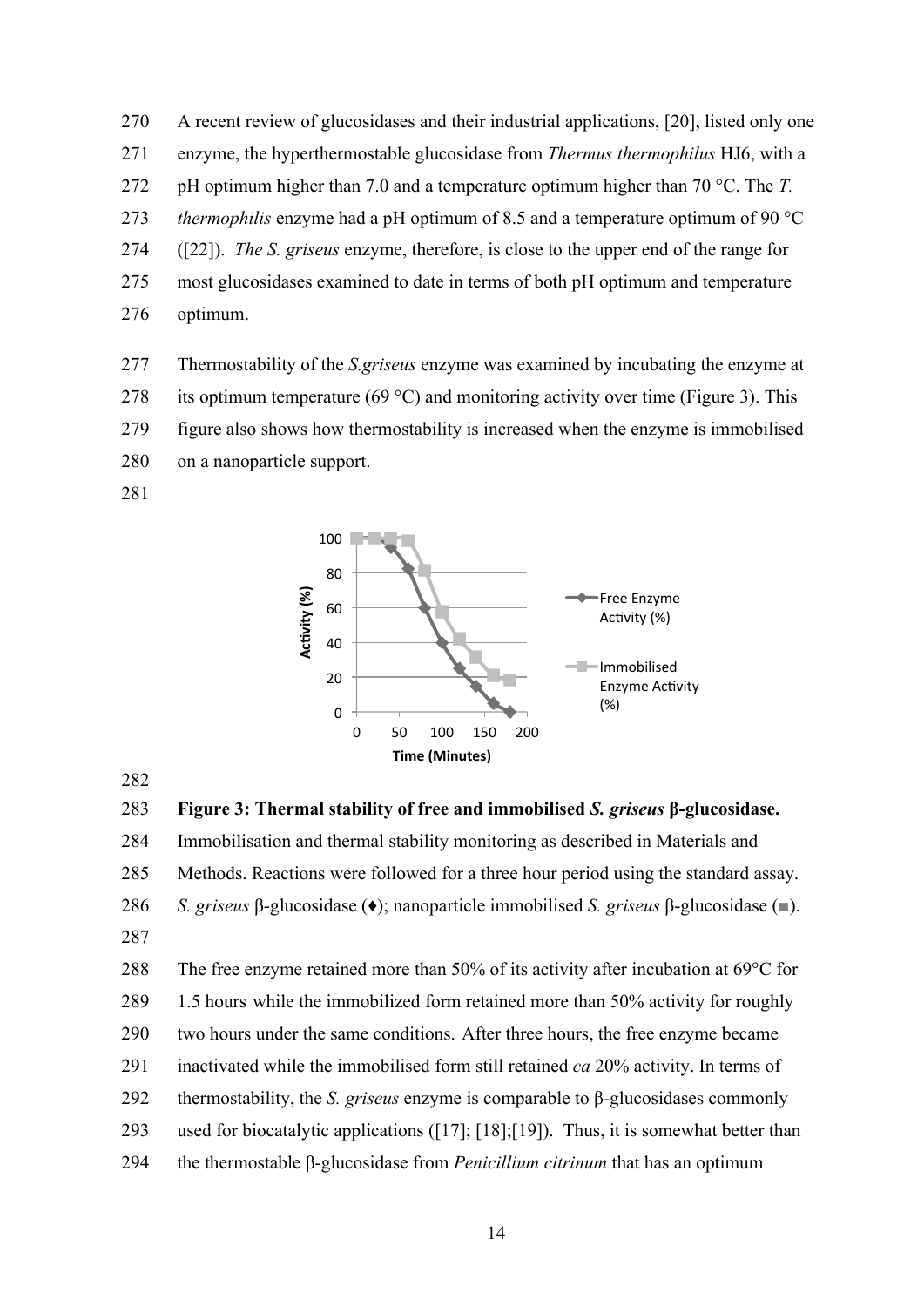- 295 temperature of 70 °C but becomes inactivated above 60 °C ([23]) or that from
- *Aspergillus fumigatus Z5* ([17]) which had maximal activity at 60 °C but lost activity
- rapidly above this temperature. On the other hand, some highly thermostable
- enzymes have been reported: the glucosidase recently described from *H. orenii*
- 299 retained more than 90 % of its activity after 3 h of incubation at 65 °C ([24]) while
- that from *Dictyoglomus thermophilum* reportedly retained a remarkable 70–80% of
- 301 its initial activity after 7 days of incubation at 70 °C ([25]).
- 

#### **Effectors of** *S. griseus* **β-glucosidase**

- The activity of β-glucosidase was examined in presence of a final concentration of
- 1.0 mM of various effectors: SDS, phenanthraquinone, deoxycholic acid, EDTA,
- guanidine hydrochloride, quercetin, Triton X-100, cinnamic acid, BME, PMSF, and
- chloral hydrate (Figure 4A).
- 

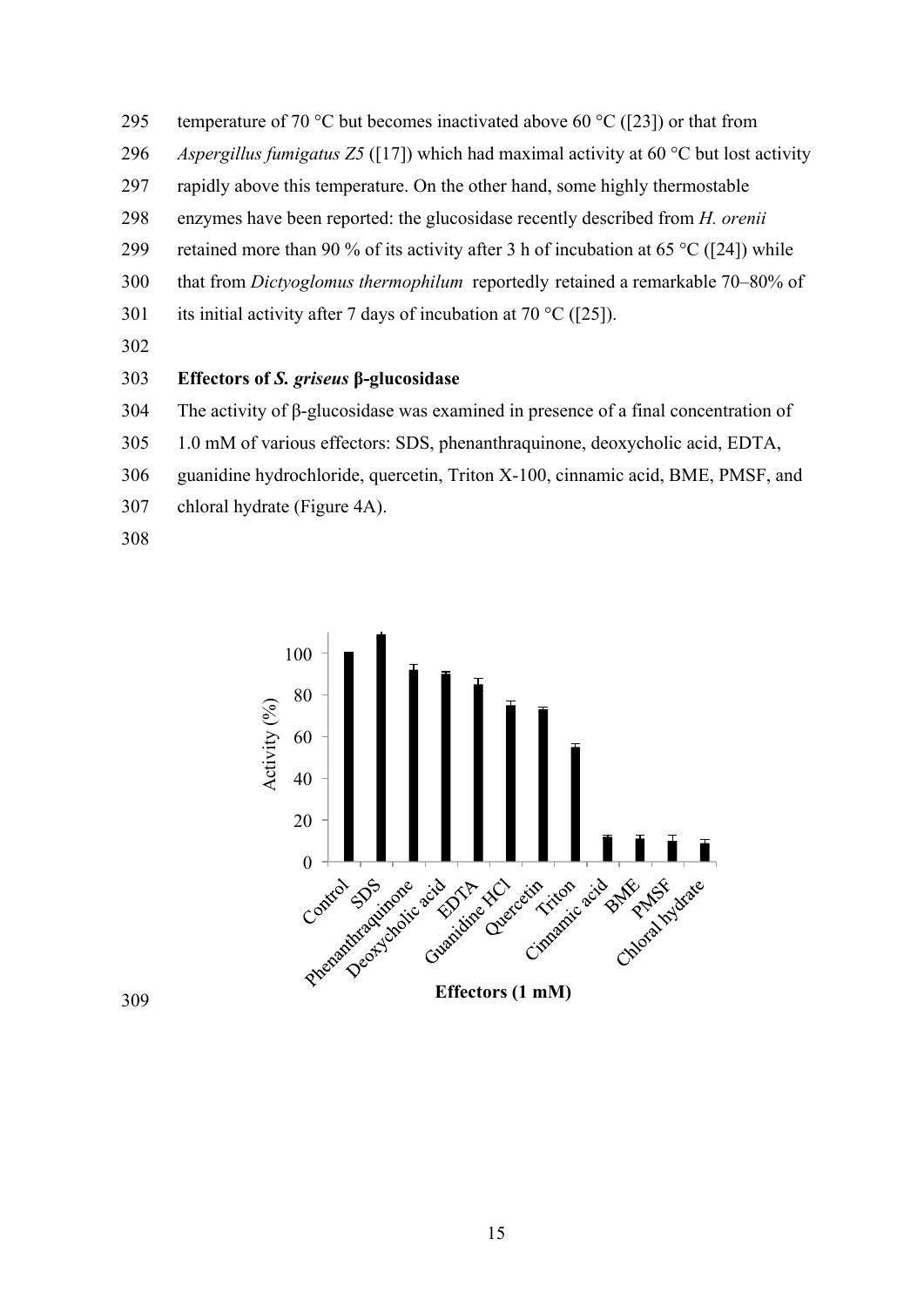

 

#### **Figure 4: The influence of effectors and solvents on** *S. griseus* **β-glucosidase**

**activity**. Assays were carried out in the absence (control) and presence of 1.0 mM

effectors at 37°C. **A** Effectors of *S. griseus* β-glucosidase activity: SDS is sodium

dodecyl sulphate; EDTA is Ethylene diaminetetraacetic acid; BME is β-

Mercaptoethanol and PMSF is phenyl methane sulfonyl fluoride. Activity was

expressed as a percentage of a control reaction without effectors. **B** Effect of solvents

on *S. griseus* β-glucosidase activity.Assays were carried out in the absence (control)

- and presence of 40% (v/v) solvents at 37°C.
- 

 Inhibition by the thiol modifying compounds, β-mercaptoethanol and PMSF, suggests the involvement of thiols in the activity of this protein. The enzyme was slightly activated by SDS but inhibited by Triton. The inhibition with Triton might be attributed to its aromatic moiety interacting with a hydrophobic region close to or in the active site. Cinnamic acid has an aromatic ring that may inhibit in a similar manner. Inhibition by chloral hydrate was surprising since it is a rather small molecule. It is a fully hydrated aldehyde which is present in solution as a gem-diol structure and it is possible that this diol is interacting at the glucose binding site. Solvent tolerance is a highly desirable trait for enzymes that are to be used for industrial chemoenzymatic synthesis [20]: it allows the application of such enzymes in a wider range of solvent environments and by reducing water activity increases the

yield of reverse hydrolysis reactions. The stability of *S. griseus* β-glucosidase was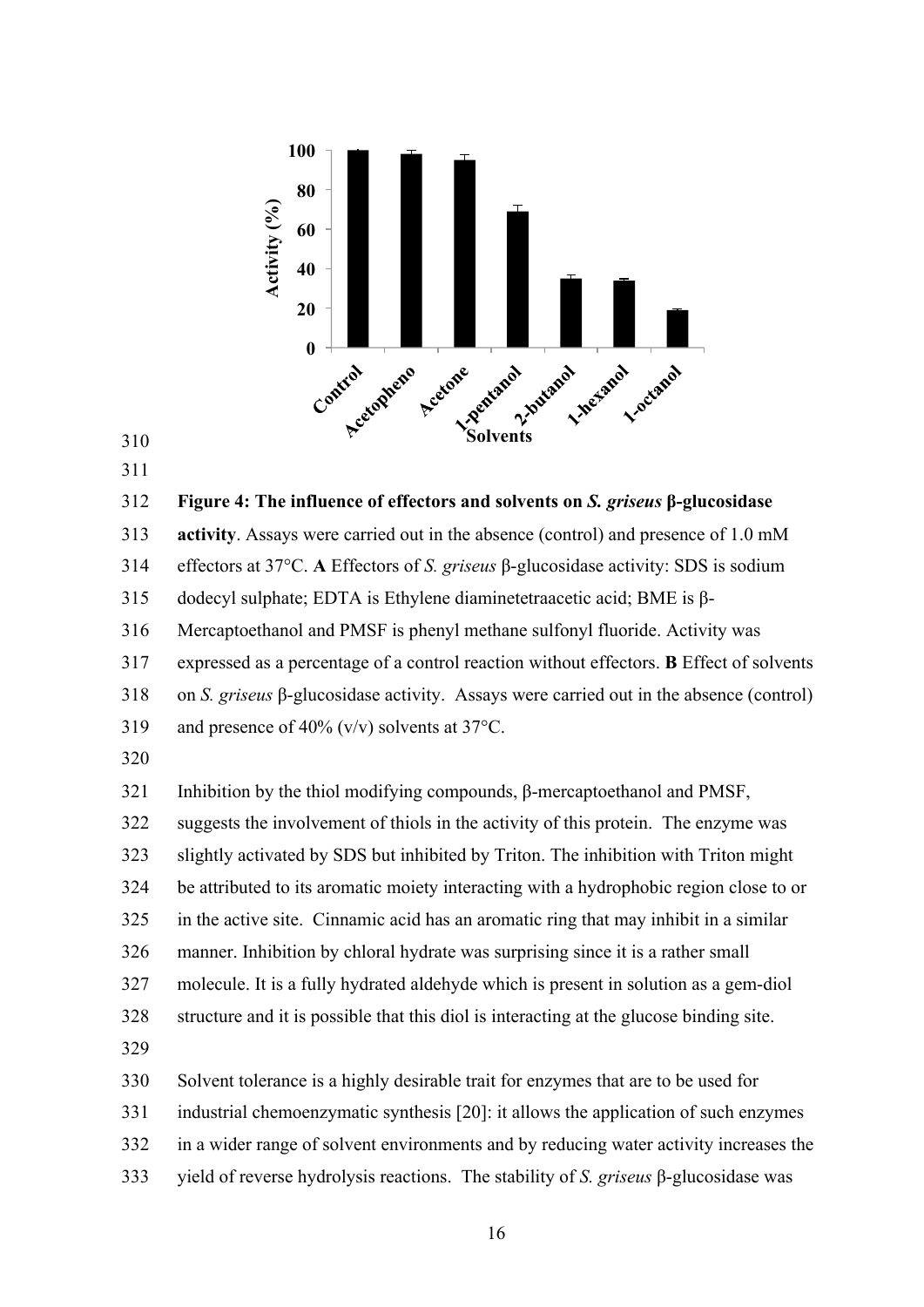334 examined in the presence of organic solvents (final concentration of  $40\%$  (v/v)). The solvents used were: acetophenone, acetone, 1-pentanol, 2-butanol, 1-hexanol, and 1- octanol. It was found that 1-octanol, 1-hexanol, and 2-butanol inhibited enzyme activity by 19%, 34%, and 35%, respectively (Figure 4B). Thus, the primary alcohol substrates were shown to inhibit the enzyme and this inhibition increased with chain length of the alcohol. Significantly, this inhibition did not impair alkyl glucoside synthesis (see below). The increasing inhibition seen with increasing chain length suggests that alcohols are binding to a hydrophobic region that inhibits substrate turnover but does not inactivate the enzyme.

#### **Inhibition by glucose:**

- Applications where glucosidases are used to hydrolyse glycosidic bonds require an
- enzyme that is insensitive to product inhibition. Different concentrations of glucose;
- ranging from final concentrations of 0.056-0.336 mM were tested (Figure 5). A
- glucose concentration of 0.336M reduced activity by 50%.
- 
- 





were carried out at 37 °C in 50 mM potassium phosphate buffer, pH 6.9 using the

standard assay. Different concentrations of glucose were used in the ranges from

0.056-0.336 mM. The percentage activity of control reaction was measured without

glucose.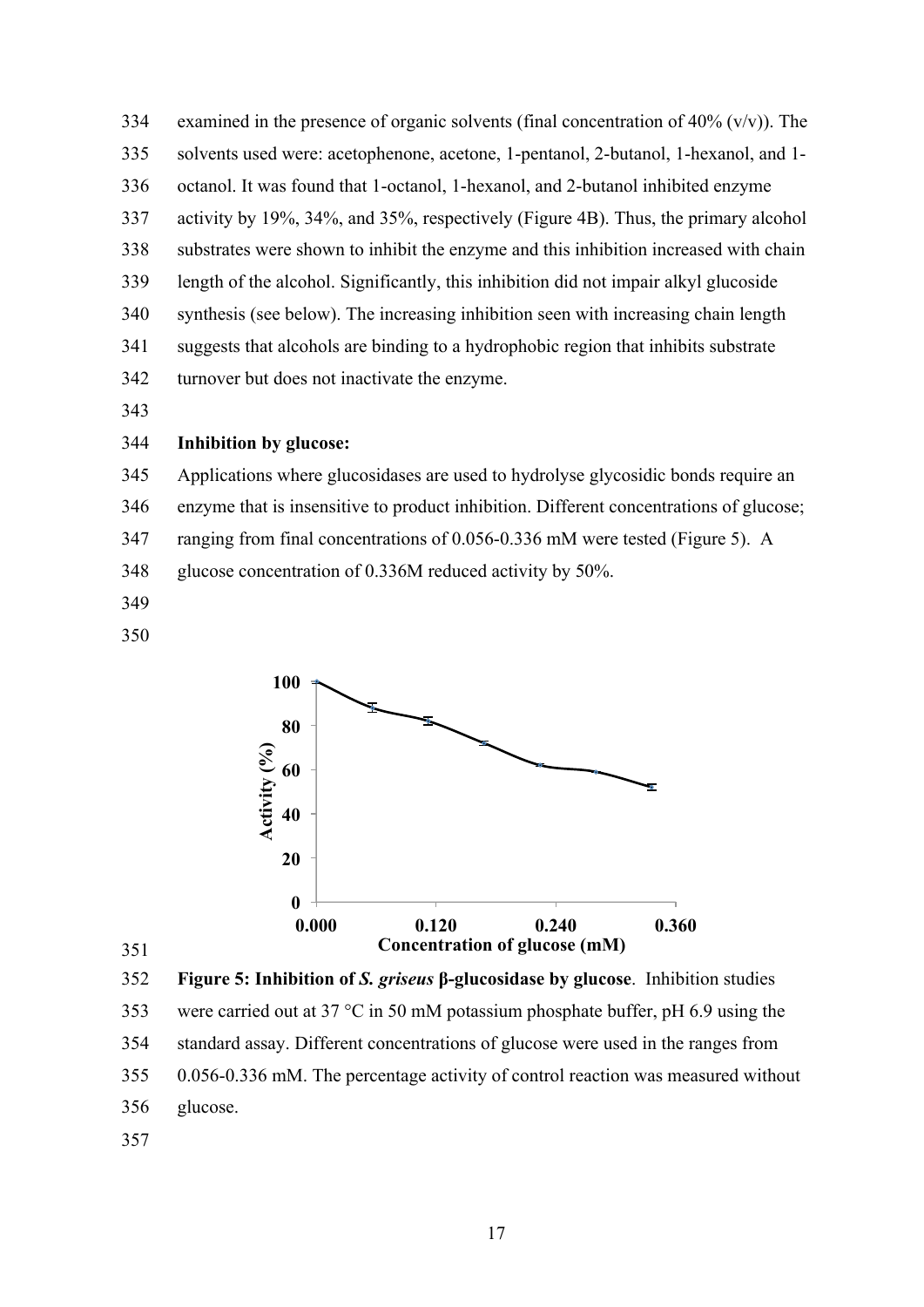- A concentration of 0.336 mM glucose caused 50% loss of activity in the standard
- assay. In general, most microbial β-glucosidases are inhibited in the presence of
- glucose ([26]; [27]; [28]). However, a few glucose tolerant enzymes have been
- reported such as those of *Candida peltata* and *Aspergillus oryzae* ([29]; [30]). On the
- other hand, the fungal β-glucosidase from *Aspergillus niger* lost 85% activity in the
- presence of 0.168 mM glucose ([31]). This tight binding of glucose observed in the
- present work rules out applications where hydrolysis is employed such as bioethanol
- production. However, tight binding of this substrate is desirable for chemoenzymatic
- synthetic applications involving reverse hydrolysis.
- 
- 
-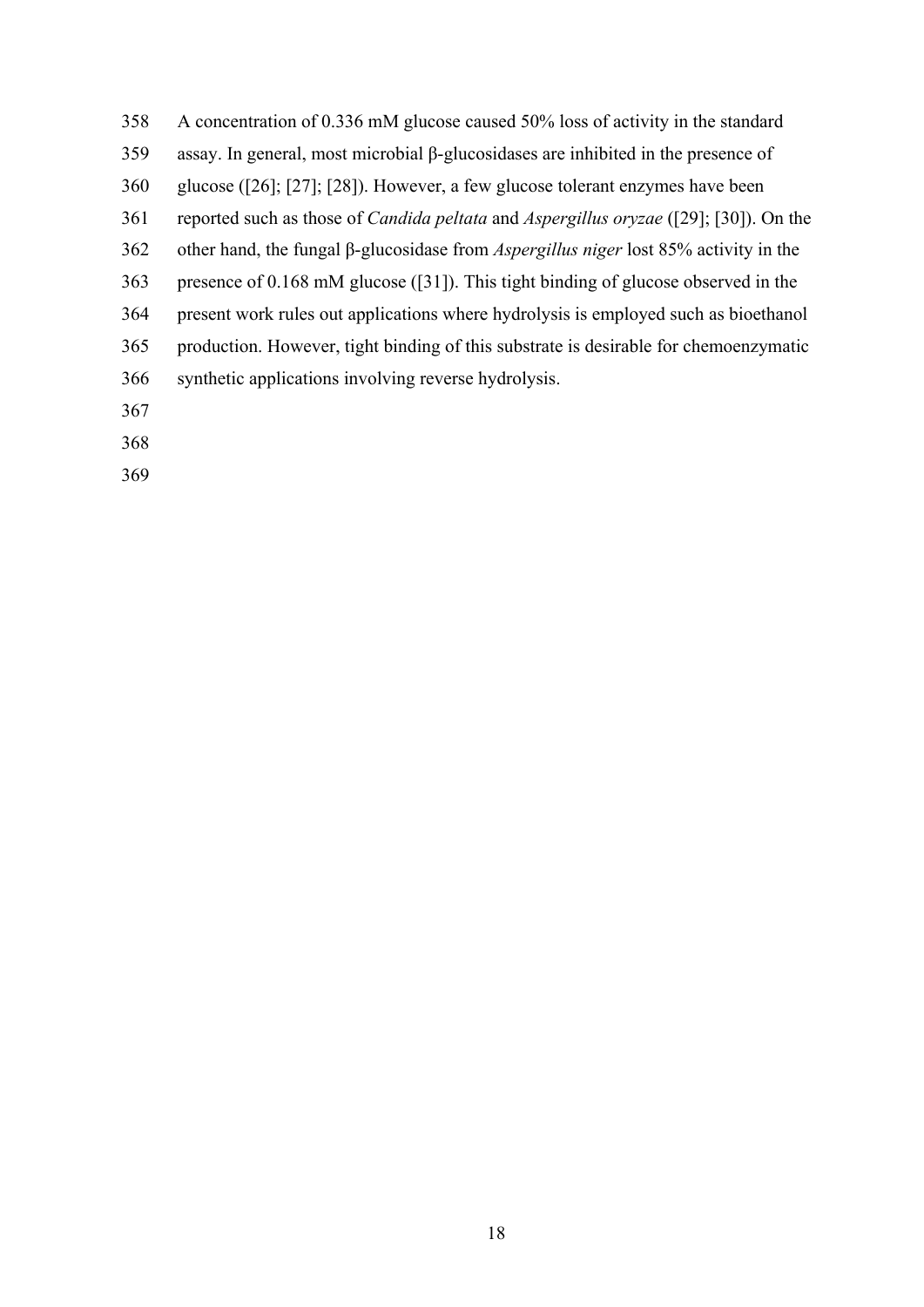#### **Kinetic constants**

- Initial rates of β-glucosidase were determined using different concentrations of *p*-
- 372 nitrophenyl-β-D glucopyranoside (pNPG) between 4-30 mM. The value  $K_m$  and  $V_{max}$
- 373 were obtained as  $8.6 \pm 0.5$  mM and  $217 \pm 5.0$  µmoles<sup>-1</sup>min<sup>-1</sup>mg, respectively (Figure 6).
- 
- 



- 
- 

**Figure 6. Kinetic constants estimation for hydrolysis of** *p***-nitrophenyl-β-D** 

**glucopyranoside (pNPG) by** *S. griseus* β-glucosidase**.** Assays were performed at 37

°C using the standard assay while varying the concentration of pNGP.

#### **Nanoparticle immobilisation:**

The findings above indicate that immobilisation on a nanoparticle support has a

significant effect on thermostability of the *S. griseus* enzyme. Immobilisation

typically enhances an enzyme's thermal stability as well as improving its solvent

tolerance. In this study, Zinc oxide (ZnO) nanoparticles modified with γ-

aminopropyltriethoxysilane (KH550) were chosen based on their cost effectiveness.

KH550 is an amino-functional coupling agent which provides hydrophobicity to the

- surface of ZnO particles (Scheme 1).
- 

$$
H_{2}N \longrightarrow CH_{2})_{3} \longrightarrow \begin{array}{c} OCH_{2}CH_{3} \\ \vdots \\ OCH_{2}CH_{3} \\ \vdots \\ OCH_{2}CH_{3} \\ \vdots \end{array}.
$$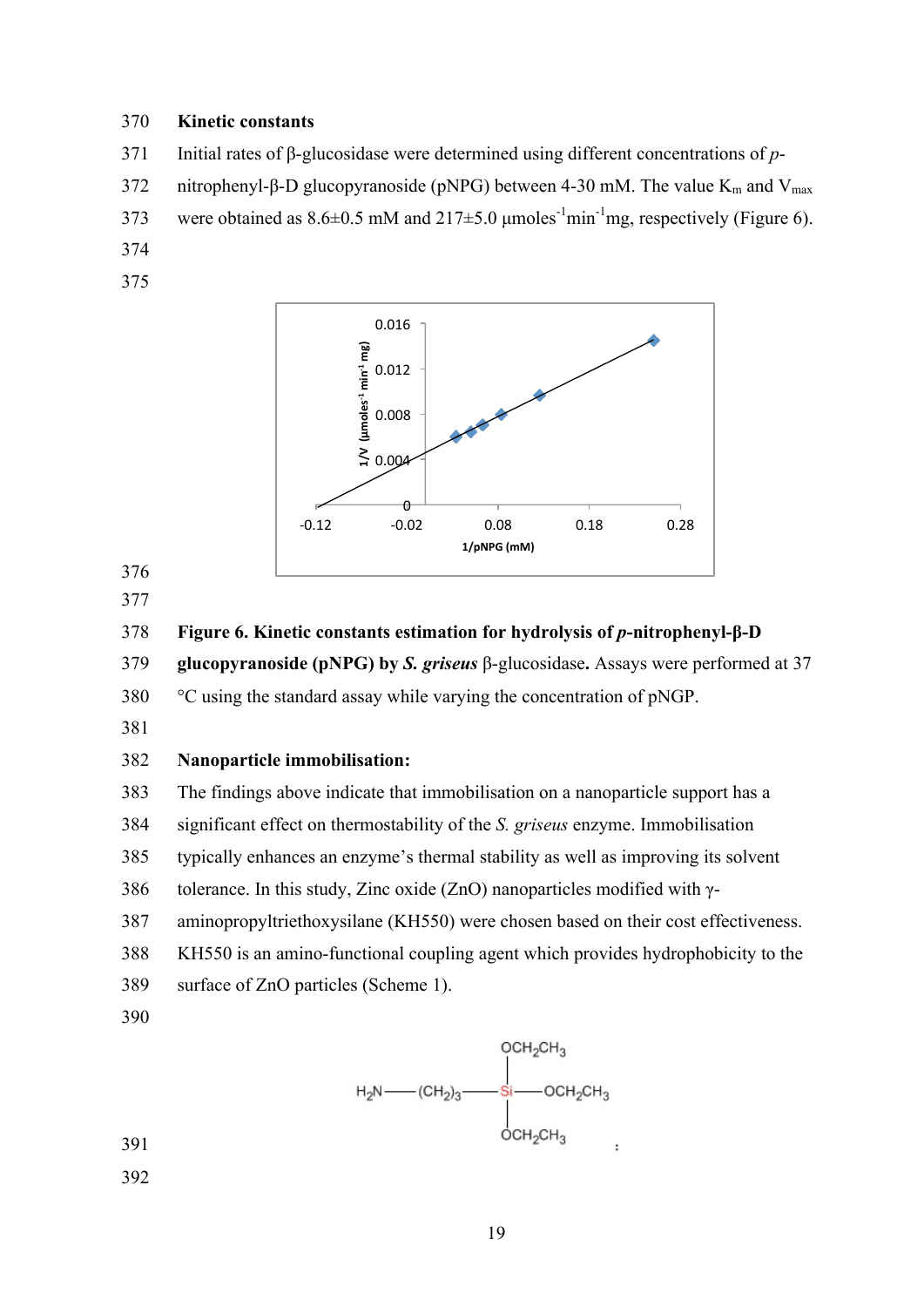#### **Scheme1: Structure of γ-aminopropyltriethoxysilane (KH550)**. ZnO

 nanoparticles are coated with KH550 which provides for ease of dispersion of the nanoparticles.

 The *S. griseus* enzyme was found to stick tightly to the Zn nanoparticles used in this study and was not removed even after extensive washing. Nanoparticle immobilised enzyme was washed with buffer solutions containing up to 2.0M KCl without eluting significant enzyme activity. Only 6% of enzyme activity was removed after 10 washes with a 2.0M KCl solution. Similarly, washes in up to 50% (v/v) acetonitrile caused no loss of activity.

 The ease of immobilisation is of considerable value since the chemical steps, costs and resulting loss of activity involved in covalent immobilisation are avoided. A similarly facile immobilisation has been reported for a β-galactosidase from *Aspergillus oryzae* [32]. The immobilised enzyme exhibited the same pH optimum as 408 the free enzyme but its optimum temperature was shifted to  $75 \text{ °C}$  (Figure 2B). Although immobilisation enhanced thermostability, it was not as dramatic an improvement as seen with some other enzymes. This may be due to the method of immobilisation which does not involve multiple covalent points of attachment that are known to stabilise immobilised enzymes. Recently, Verma and coworkers [13] showed a dramatic increase in the stability of *Aspergillus niger* glucosidase following covalent immobilisation on magnetic nanoparticles: the free enzyme lost all activity 415 after 2 h of incubation at 70 °C whereas the immobilized form still retained 67% of its initial activity after 4 h incubation.

#### **Synthesis of Alkyl glucosides:**

The application of the immobilised enzyme to the synthesis of hexyl-glucoside was

explored. Such glucosides are important biodegradable surfactants with a wide range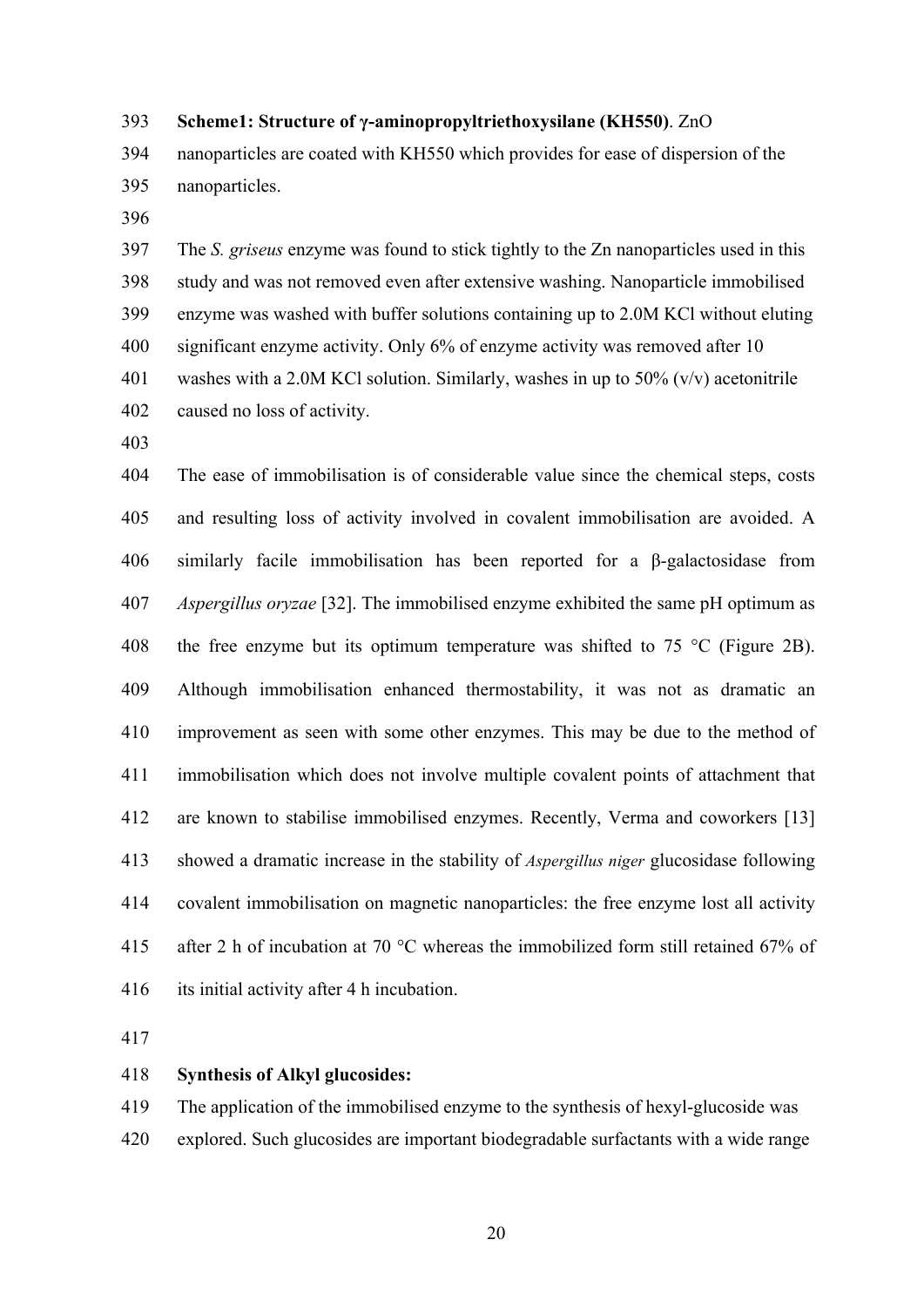- of food and pharmaceutical applications [33]. Figure 7 shows a time course of hexyl
- glucoside synthesis.
- 
- 



- 
- 
- 
- 

 **Figure 7**: **Synthesis of hexyl glucoside using immobilised** *S. griseus* **β- glucosidase.** Thin layer chromatography of hexyl-β-D-glucoside synthesis. 20 µl of reaction mixture was withdrawn at different times and 4.0 µl of each sample was

analysed by TLC: Lane 1, Standard Hexyl-β-D-glucoside; Lane 2, 2 hours of

incubation; Lane 3, 4 hours of incubation; Lane 4, 8 hours of incubation; Lane 5, 16

hours of incubation; Lane 6, 24 hours of incubation and lane 7, 30 hours of

- incubation.
- 

In addition to hexanol this enzyme was able to utilise a wide range of alcohol

- substrates as acceptor. Thus, propyl, butyl, pentyl, octyl, benzyl and 2-phenyl-ethyl
- glucosides were also synthesised by this using the same conditions by simply
- replacing the alcohol substrate (data not shown). These alcohol substrates were
- shown to inhibit the glucosidase activity of the enzyme (see above) but clearly do not
- inhibit the synthesis of alkyl glucosides. This breadth of substrate specificity is a
- significant advantage for the application of this enzyme. The gycosidation of
- bioactive compounds, for example, has been pursued to enhance their stability,
- solubility or receptor binding properties ([7]). Our initial studies establish that this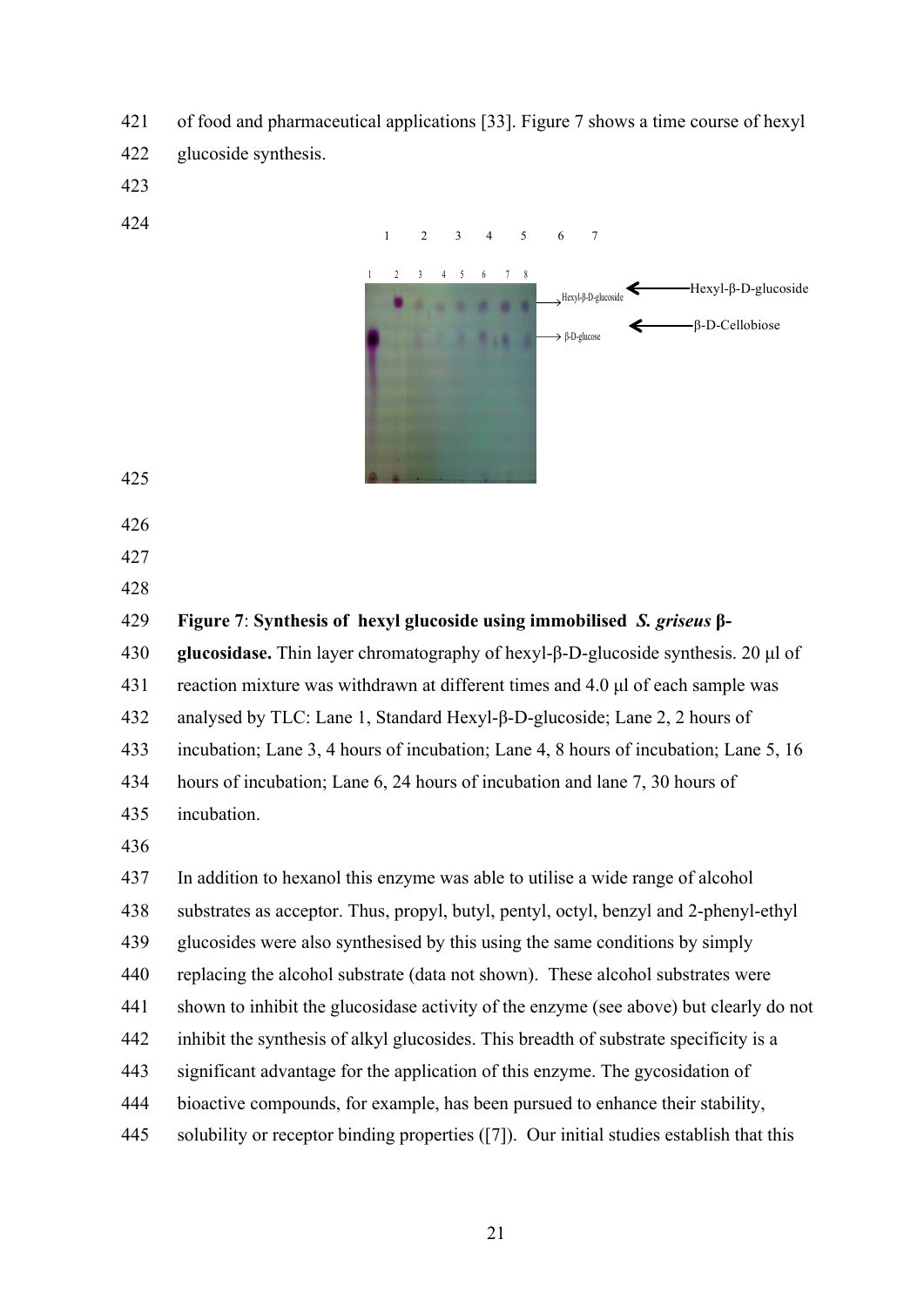- reaction proceeds readily for this enzyme but further work is clearly required to
- define the full extent of this synthetic capability.
- 

#### **Conclusions:**

- The β-glucosidase from *S. griseus* has a number of characteristics that make it
- suitable as a potential novel biocatalyst for industrial applications: it is optimally
- 452 active at neutral pH, thermostable up to  $69^{\circ}$ C, solvent tolerant and easily
- immobilised on a nanoparticle support. It has been shown to readily catalyse alkyl
- glucoside synthesis. The characteristic features of this recombinant *S. griseus* β-
- 455 glucosidase suggest that it may offer a useful alternative to currently used  $β$ -
- glucosidases for certain green chemistry applications.
-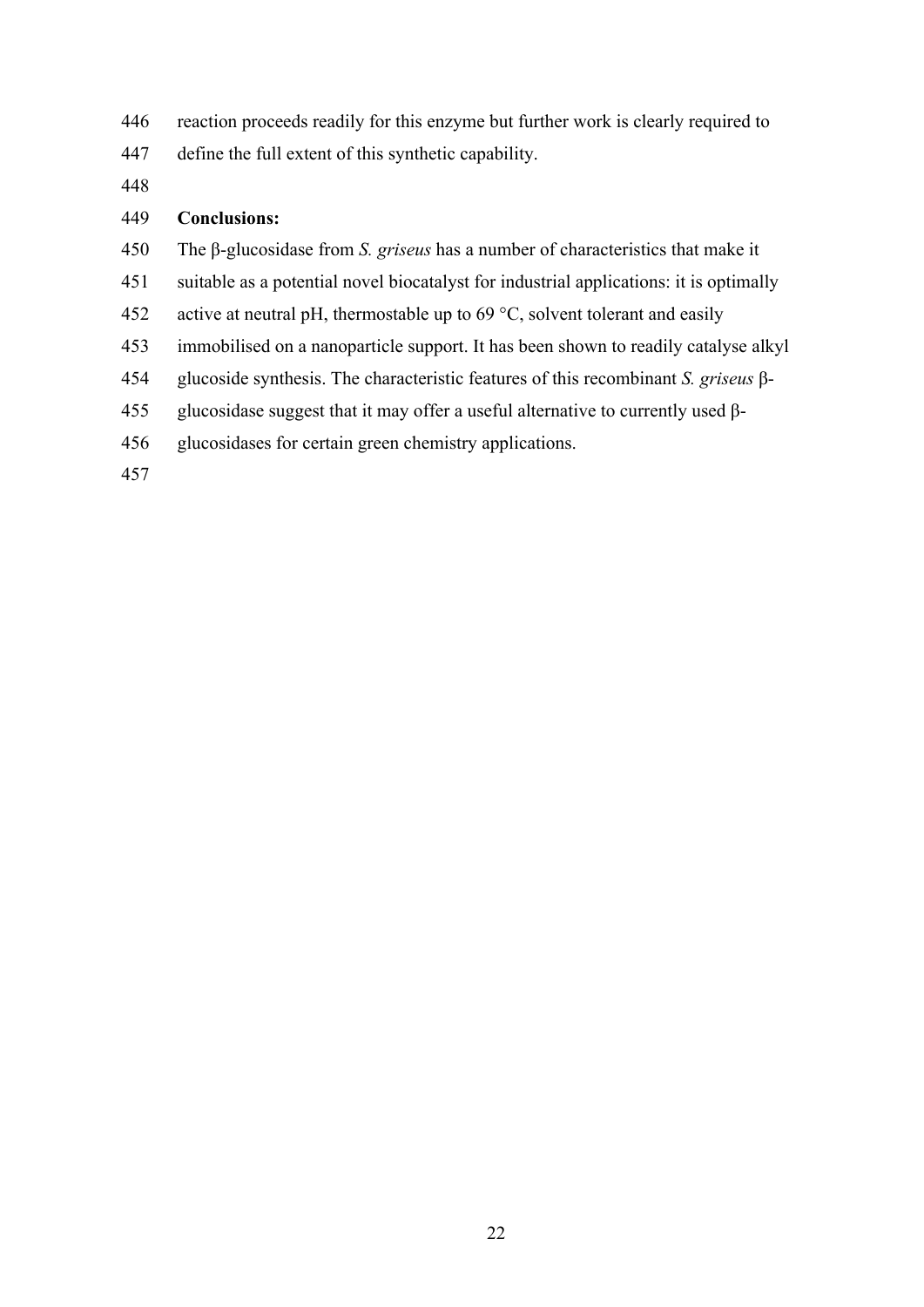### **Acknowledgments**

- This study was supported by Graduate Research Studies of Dublin Institute of
- Technology, Dublin, Ireland. Research student was supported by ABBEST
- scholarship and funded by Dublin Institute of Technology (www.dit.ie), Ireland.
- 
- 
- 
- 
- 
-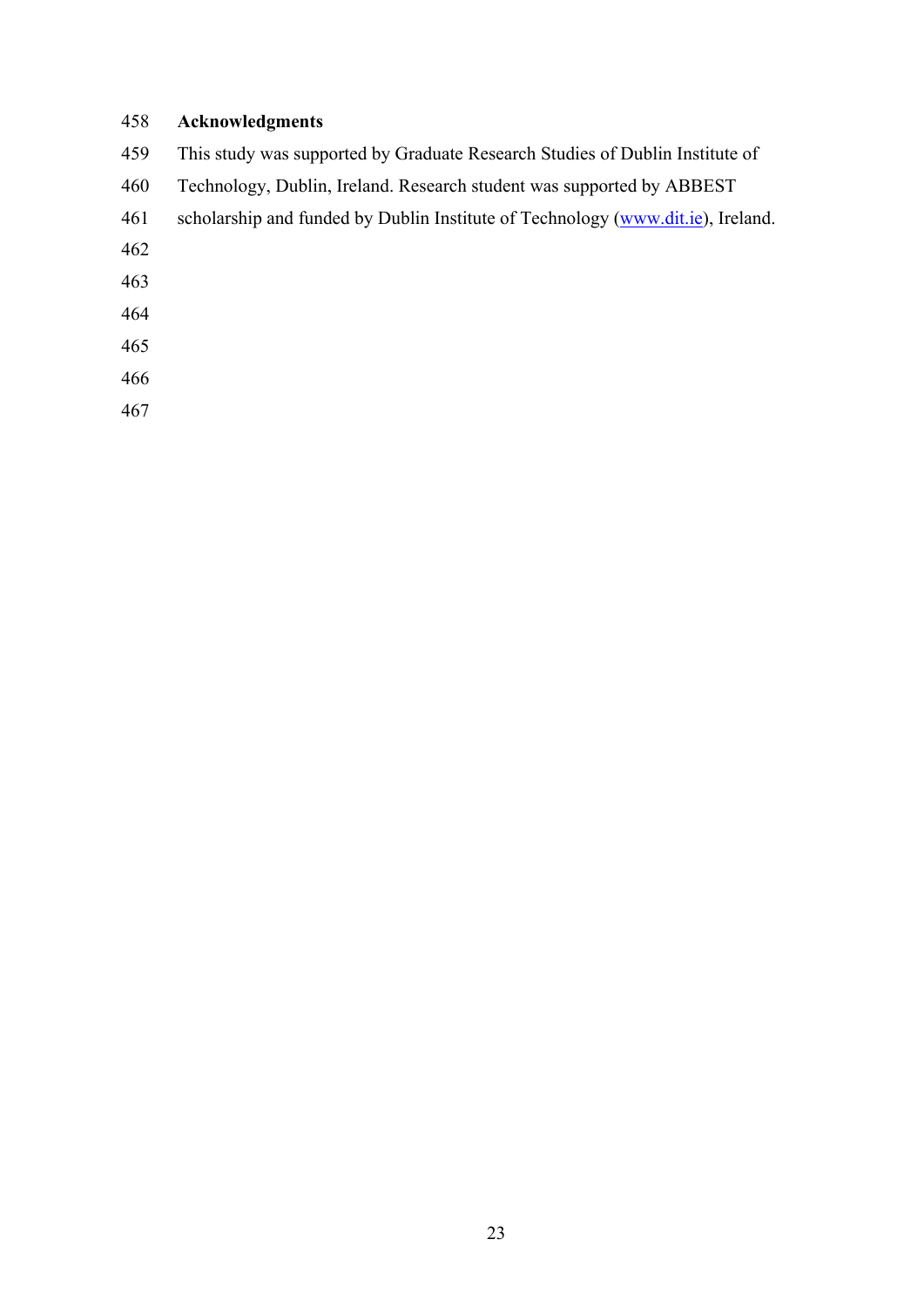| 468 | <b>References</b>                                                                       |
|-----|-----------------------------------------------------------------------------------------|
| 469 |                                                                                         |
| 470 | [1] Sinnott M L (1990). Catalytic mechanism of enzymic glycosyl transfer. Chem.         |
| 471 | Rev. 90(7), 1171-1202.                                                                  |
| 472 |                                                                                         |
| 473 | [2] Zechel DL and Withers SG (2000) Glycosidase mechanisms: anatomy of a finely         |
| 474 | tuned catalyst. Acc. Chem. Res. 33, 11-18.                                              |
| 475 |                                                                                         |
| 476 | [3] Rani V, Mohanram S, Tiwari R, Nain L, and Arora A (2014) Beta-Glucosidase:          |
| 477 | Key Enzyme in Determining Efficiency of Cellulase and Biomass Hydrolysis. J.            |
| 478 | Bioprocess Biotech. 5(197), 2.                                                          |
| 479 |                                                                                         |
| 480 | [4] Woodward J and Wiseman A (1982) Fungal and other $\beta$ -D-glucosidases - Their    |
| 481 | properties and applications. Enz Micro Tech. 4, 73-79.                                  |
| 482 |                                                                                         |
| 483 | [5] Bhatia Y, Mishra S, and Bisaria VS (2002) Microbial $\beta$ -glucosidases: cloning, |
| 484 | properties, and applications. Crit. Rev. Biotechnol. 22, 375-4076.                      |
| 485 |                                                                                         |
| 486 | [6] Kirk O, Borchert TV and Fugisang CC (2002) Industrial enzyme applications.          |
| 487 | Curr Opin Biotechnol. 13, 345-351.                                                      |
| 488 |                                                                                         |
| 489 | [7] Thuan NH, Sohng JK (2013) Recent biotechnological progress in enzymatic             |
| 490 | synthesis of glycosides. J Ind Microbiol Biotechnol. 40(12):1329-56.                    |
| 491 |                                                                                         |
| 492 | [8] Misson M, Zhang, H, and Jin B (2015) Nanobiocatalyst advancements and               |
| 493 | bioprocessing applications. J. R. Soc Interface. 12(102).                               |
| 494 |                                                                                         |
| 495 | [9] Keerti, Gupta A, Kumar V, Dubey A, Verma AK (2014) Kinetic Characterization         |
| 496 | and Effect of Immobilized Thermostable β-Glucosidase in Alginate Gel Beads on           |
| 497 | Sugarcane Juice. ISRN Biochemistry 1-8.                                                 |
| 498 |                                                                                         |
| 499 | [10] Jung YR, Shin HY, Song YS, Kim SB and Kim SW (2012) Enhancement of                 |
| 500 | immobilized enzyme activity by pretreatment of $\beta$ -glucosidase with cellobiose and |
| 501 | glucose Journal of Industrial and Engineering Chemistry, 18, 702-706.                   |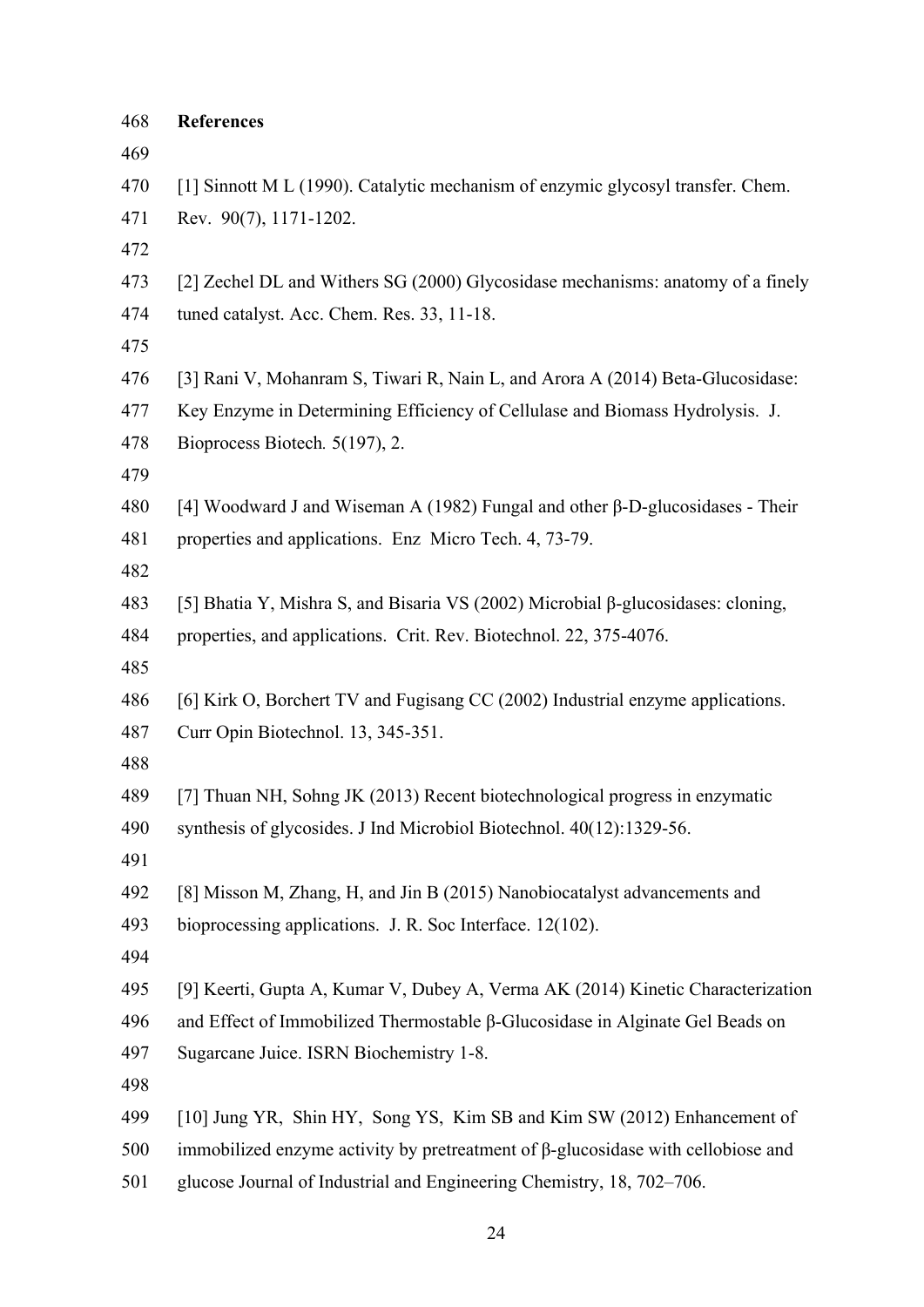| 502 | [11] Chang J, Lee YS, Fang SJ, Park DJ, Choi YL (2013) Hydrolysis of isoflavone                  |  |  |  |  |
|-----|--------------------------------------------------------------------------------------------------|--|--|--|--|
| 503 | glycoside by immobilization of $\beta$ -glucosidase on a chitosan-carbon in two-phase            |  |  |  |  |
| 504 | system. Int J Biol Macromol. 61, 465-470.                                                        |  |  |  |  |
| 505 |                                                                                                  |  |  |  |  |
| 506 | [12] Khan S, Lindahl C, Turner C, Nordberg Karlsson E (2012) Immobilization of                   |  |  |  |  |
| 507 | thermostable $\beta$ -glucosidase variants on acrylic supports for biocatalytic processes in     |  |  |  |  |
| 508 | hot water. J. Mol. Catal. B: Enzymatic, 80, 28-38                                                |  |  |  |  |
| 509 |                                                                                                  |  |  |  |  |
| 510 | [13] Verma ML, Chaudhary R, Tsuzuki T, Barrow CJ and Puri M (2013)                               |  |  |  |  |
| 511 | Immobilization of $\beta$ -glucosidase on magnetic nanoparticle improves thermostability:        |  |  |  |  |
| 512 | application in cellobiose hydrolysis. Bioresour Technol.135, 2-6.                                |  |  |  |  |
| 513 |                                                                                                  |  |  |  |  |
| 514 | [14] Javed MR, Butheb A, Rashidc MH, Wanga P (2016) Cost-efficient entrapment                    |  |  |  |  |
| 515 | of b-glucosidase in nanoscale latex and silicone polymeric thin films for use as stable          |  |  |  |  |
| 516 | biocatalysts. Food Chem. 190, 1, 1078-1085.                                                      |  |  |  |  |
| 517 |                                                                                                  |  |  |  |  |
| 518 | [15] Sheldon RA and van Pelt S (2013) Enzyme immobilisation in biocatalysis: why,                |  |  |  |  |
| 519 | what and how Chem Soc Rev. 7;42 (15):6223-35.                                                    |  |  |  |  |
| 520 |                                                                                                  |  |  |  |  |
| 521 | [16] Chan, C. S., Sin, L. L., Chan, K.-G., Shamsir, M. S., Manan, F. A., Sani, R. K.,            |  |  |  |  |
| 522 | & Goh, K. M. (2016). Characterization of a glucose-tolerant $\beta$ -glucosidase                 |  |  |  |  |
| 523 | fromAnoxybacillus sp. DT3-1. Biotechnology for Biofuels, 9(1), 174.                              |  |  |  |  |
| 524 |                                                                                                  |  |  |  |  |
| 525 | [17] Liu D, Zhang, R, Yang X, Zhang Z, Song S, Miao Y and Shen Q (2012).                         |  |  |  |  |
| 526 | Characterization of a thermostable $\beta$ -glucosidase from <i>Aspergillus fumigatus</i> Z5 and |  |  |  |  |
| 527 | its functional expression in Pichia pastoris X33. Microb Cell Fact. 11, 25.                      |  |  |  |  |
| 528 |                                                                                                  |  |  |  |  |
| 529 | [18] Toonkool P, Metheenukul P, Sujiwattanarat P, Paiboon P, Tongtubtim N,                       |  |  |  |  |
| 530 | Ketudat-Cairns M, Ketudat-Cairns J and Svasti J (2006) Expression and purification               |  |  |  |  |
| 531 | of dalcochinase, a β-glucosidase from Dalbergia cochinchinensis Pierre, in yeast and             |  |  |  |  |
| 532 | bacterial hosts. Prot Expr Purif. 48, 195-204.                                                   |  |  |  |  |
| 533 |                                                                                                  |  |  |  |  |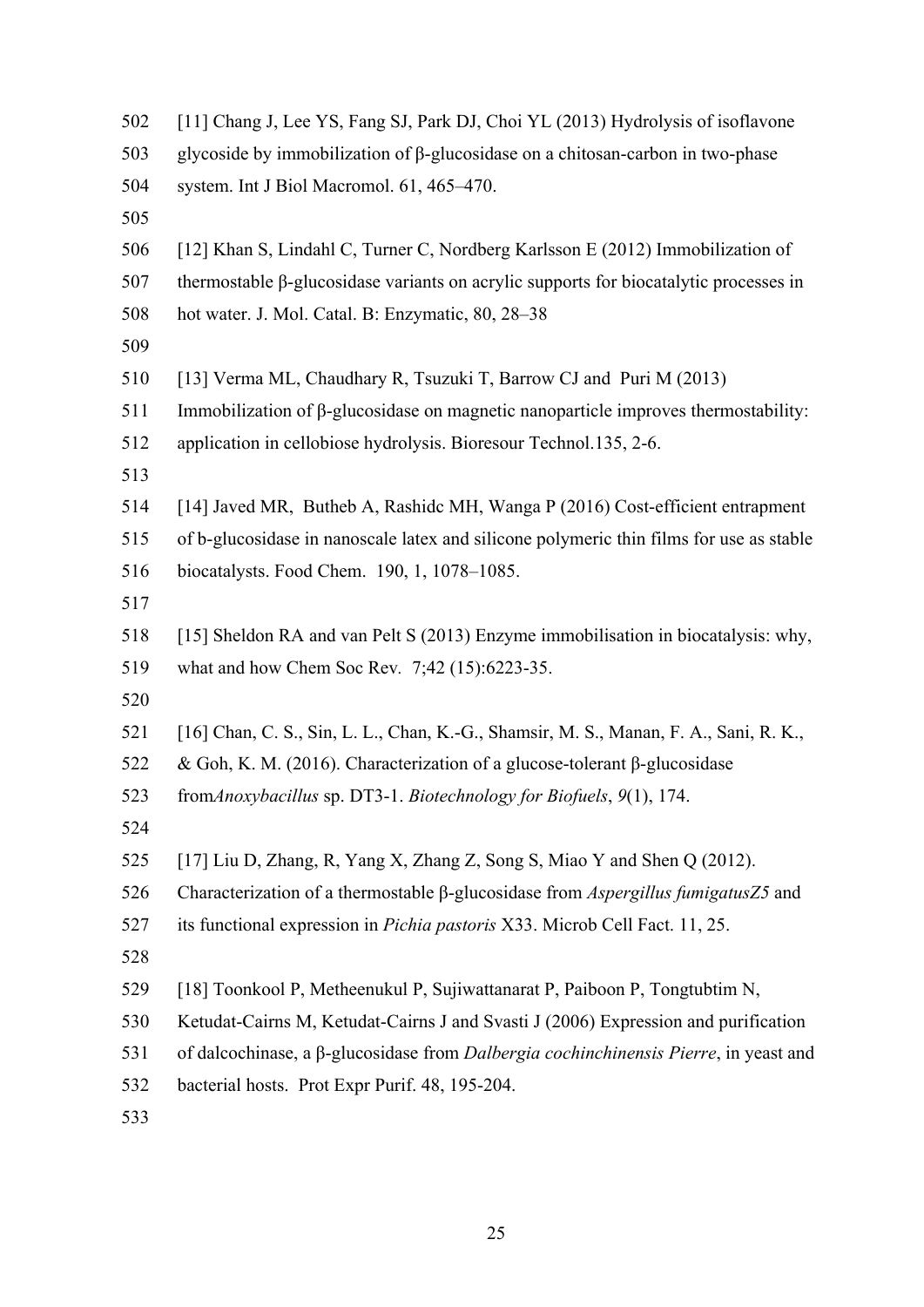| 534 |  |  |  |  |  | [19] Shah MA, Mishra S and Chaudhuri TK (2011) Structural stability and |
|-----|--|--|--|--|--|-------------------------------------------------------------------------|
|-----|--|--|--|--|--|-------------------------------------------------------------------------|

- unfolding transition of β-glucosidases: a comparative investigation on isozymes from
- a thermo-tolerant yeast. Eur Biophys J. 40, 877-889.
- 
- [20] Singh G, Verma AK, Kumar V. (2016) Catalytic properties, functional attributes and industrial applications of β-glucosidases. 3 Biotech. 6(1):3.
- 
- [21] Joshi S and Satyanarayana T (2015) *In vitro* engineering of microbial enzymes with multifarious applications: Prospects and perspectives. Bioresour. Technol. Vol. 176, 273–283.
- 
- [22] Gu NY, Kim JL, Kim HJ, You DJ, Kim HW, Jeon SJ (2009) Gene cloning and enzymatic properties of hyperthermostable β-glycosidase from *Thermus thermophilus* HJ6. J. Biosci. Bioeng. 107 pp. 21–26
- 

 [23] Ng I-S, Chen-WL, Chan S-P, Chir JL, Chen PT, Tong CG, Yu SM, HoTHD (2010) High-level production of a thermoacidophilic β-glucosidase from *Penicillium citrinum* YS40-5 by solid-state fermentation with rice bran. Bioresour. Technol. 101 1310–1317

- 
- [24] Hassan N, Nguyen TH, Intanon M, Kori LD, Patel BK, Haltrich D, Divne C and
- Tan TC (2015) Biochemical and structural characterization of a thermostable β-
- glucosidase from *Halothermothrix orenii* for galacto-oligosaccharide synthesis. Appl
- Microbiol and Biotechnol 99(4), 1731-1744.
- 

| 559 |  |  |  |  | [25] Zou Z-Z, Yua H-L, Lia C-X, Zhoub X-W, Hayashic H, Suna J, Liub B- |  |  |  |
|-----|--|--|--|--|------------------------------------------------------------------------|--|--|--|
|-----|--|--|--|--|------------------------------------------------------------------------|--|--|--|

- H, Imanakaa T, Xua J-H (2012) A new thermostable β-glucosidase mined
- from *Dictyoglomus thermophilum*: Properties and performance in octyl glucoside
- synthesis at high temperatures. Bioresour. Technol. Vol 118, pp 425–430.
- 
- 
-